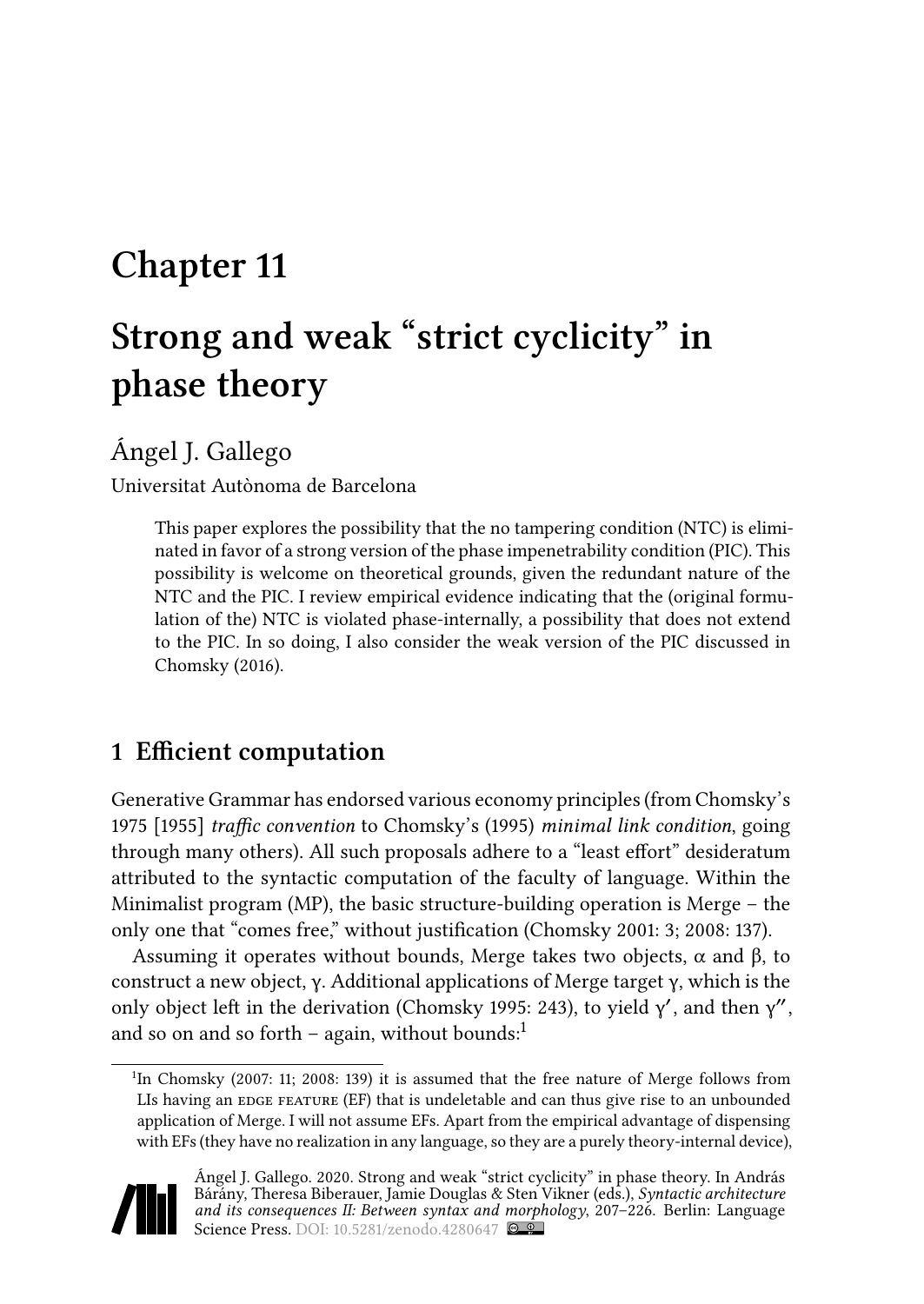- <span id="page-1-0"></span>(1) a. Merge $(\alpha, \beta) = {\alpha, \beta}$ 
	- b. Merge $(\lambda, \gamma) = {\lambda, \gamma}$
	- c. Merge( $\psi$ ,  $\gamma'$ ) = { $\psi$ ,  $\gamma'$ }

That  $\alpha$  and  $\beta$  are no longer available was expressed in the following passage:

Applied to two objects α and β, Merge forms the new object K, *eliminating α and β*. [\(Chomsky 1995:](#page-17-1) 243, my emphasis)

A Merge-based system is enough to capture the property of CYCLICITY, that is, "in essence, the intuition that the properties of larger linguistic units depend on theproperties of their parts" ([Chomsky 2012](#page-18-1): 1). $^2$  It is easy to see that a cyclic system will be largely compositional [\(Chomsky 2007](#page-17-4): 5; [2012:](#page-18-1) 2): if computation is meaningful in an efficient manner, the interpretation of a given linguistic object will not be changed later on, which corresponds with "the general property of strictcyclicity" ([Chomsky 2007:](#page-17-4) 5).<sup>3</sup> Therefore, whereas cyclicity follows from Merge alone, strict cyclicity requires something else – the mere existence of such an operation does not in and of itself guarantee the conservation of the already assembled structure. This is the natural scenario where MP invokes so-called third factor conditions, which fall into two broad categories([Chomsky 2005](#page-17-5)):

- (2) Third-factor conditions
	- a. Principles of data analysis that might be used in language acquisition and other domains;
	- b. Principles of structural architecture and developmental constraints that enter into canalization, organic form, and action over a wide range, including *principles of efficient computation*, which would be expected to be of particular significance for computational systems such as language. It is the second of these subcategories that should be of particular significance in determining the nature of attainable languages. [\(Chomsky 2005](#page-17-5): 6, my emphasis)

this allows us to dispense with the technical problems discussed in [Narita \(2014\),](#page-19-0) related to the lack of EF percolation.

 ${}^{2}$ As an anonymous reviewer observes, this is not the case if Merge allows, e.g., countercyclic infixing of SPEC-T after C has already been merged (see [Chomsky 2008](#page-17-3)), or Parallel, Sidewards, Late, etc. Merge. Cf. [Chomsky et al. \(2019\)](#page-18-2) and references therein for discussion.

<sup>3</sup>Of course, the interpretation of "Mary" is different in *Someone called Mary* and *Mary called someone*. That the interpretation of a given SO cannot be changed should thus be restricted to a post-Merge scenario, a possibility that is not entertained in feature-based approaches to theta-roles.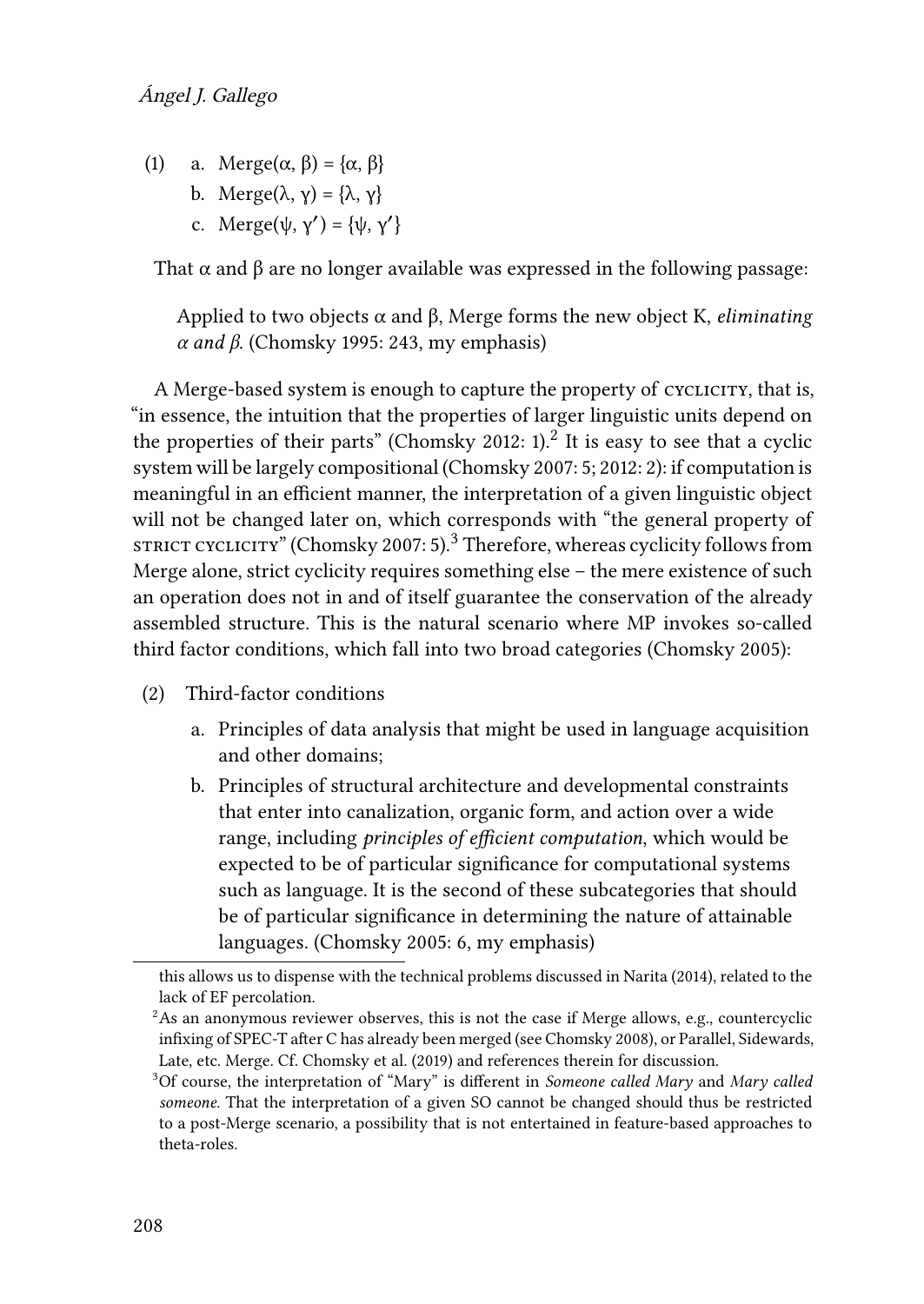Different conditions have been put forward in order to capture the idea that linguistic objects generated by the syntactic computation cannot be changed (where *change* covers a wide range of possibilities: deletion, feature-valuation, late-insertion, tucking-in, etc.), especially by adding ad hoc symbols or performing operations that depart from least effort metrics. This is precisely the role played by the INCLUSIVENESS CONDITION (IC, [Chomsky 1995:](#page-17-1) 228), the NO TAMpering condition (NTC, [Chomsky 2008:](#page-17-3) 138), and the phase impenetrability condition (PIC, [Chomsky 2000\)](#page-17-6). Putting details aside, IC, NTC and PIC all play a similar role in the current model, which was already noted by Juan Uriagereka in his annotated version of [Chomsky \(2001\):](#page-17-2)

So the Extension Condition [still holds]. This is somewhat surprising, given the [adoption of] "tucking-in" in [Chomsky \(2000\).](#page-17-6) In effect, *we have several things ensuring the cycle*. The EC, in a radical way for the upward boundary of the phrase marker; the PIC for a kind of downward boundary, beyond which the system doesn't see any further operations; the idea of interpretation/evaluation at the strong phase in addition to both of these, as the derivation unfolds; and, finally, the phase-like access to the Numeration. *Much room for improvement and unification* …

[\(Uriagereka 1999a](#page-19-1), my emphasis)

Such a redundant scenario is not expected, if only at a purely methodological level. This note argues that (the strong version of) the NTC can be subsumed under the PIC, given that local (phase-internal) modification is possible.<sup>4</sup> Discussion is divided as follows: [§2](#page-2-0) reviews the different conceptions of the NTC that have been entertained within MP and the empirical problems that have been observed for it;§[3](#page-9-0) turns its attention to the PIC, focusing on the recent possibility that the complement of a phase does not leave the computation([Chomsky 2008;](#page-17-3) [2016\)](#page-18-0); in§[4](#page-13-0), I argue that (the strong) NTC can be eliminated adopting a strong version of the PIC, whereby transferred computation is forgotten (literally expunged), yielding a straight version of strict cyclicity; [§5](#page-15-0) summarizes the main conclusions.

## <span id="page-2-0"></span>**2 Merge and the NTC**

There is a very close relationship between Merge and the NTC on the one hand, and between Transfer and the PIC on the other (as we will see in more detail

<sup>&</sup>lt;sup>4</sup>Probably, the same can be said of the IC, by simply observing that labels, indices, traces, and similar devices are not part of any I-language.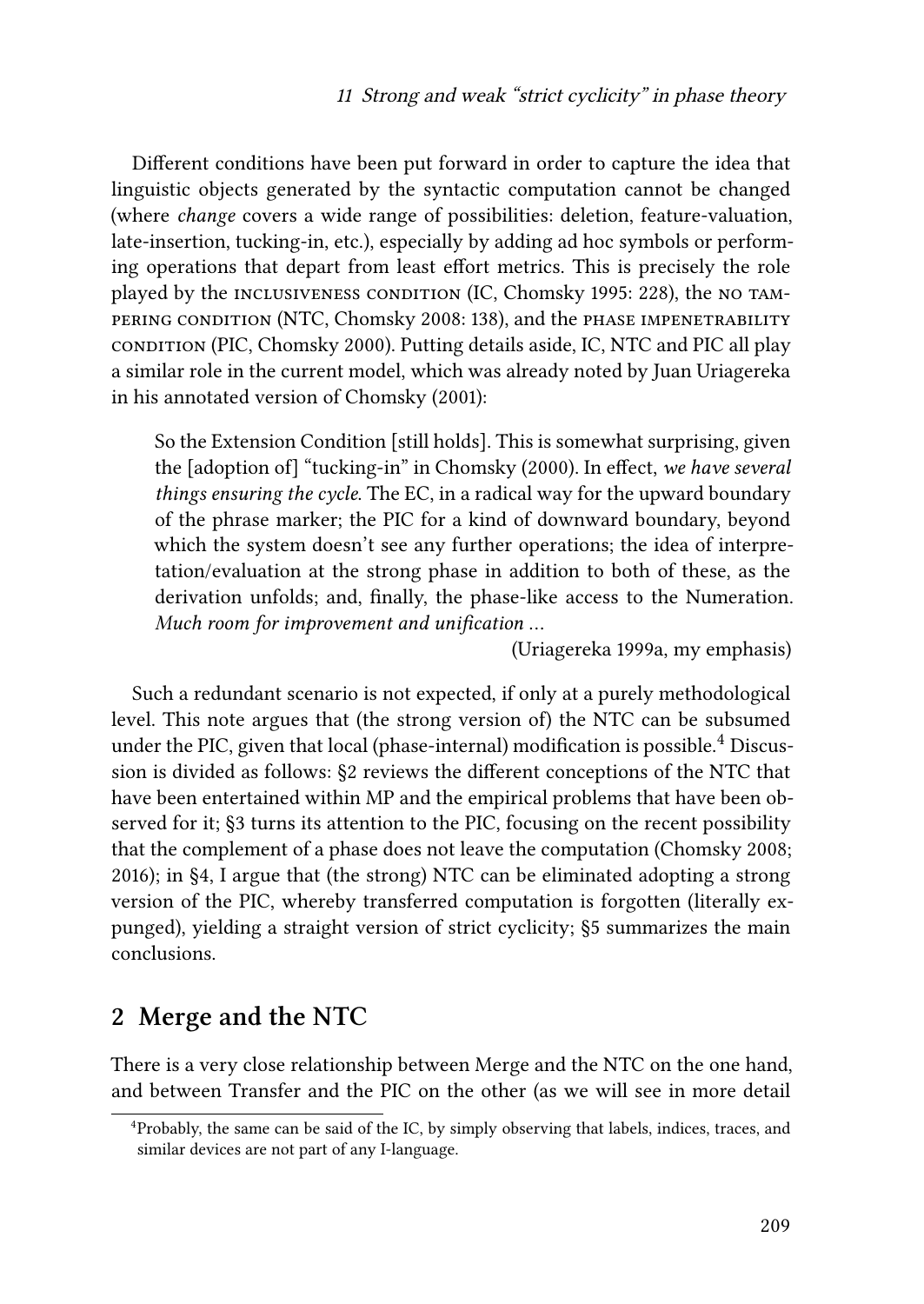in [§3](#page-9-0)). In fact, I would like to underscore the fact that, whereas Transfer and the PIC (as well as the operations of Feature Inheritance (FI) and Agree)<sup>5</sup> apply at the phase level, Merge and the NTC do not invariably so([Chomsky 2007](#page-17-4): 17; [2008](#page-17-3): 143; [2013](#page-18-3): 40, 42). I state this correlation as follows, which I would like to build on to argue that there is a deep connection between the phase-based architecture and the (mildly) context-sensitive nature of the Faculty of Language (cf. [Chomsky](#page-17-7) [1956;](#page-17-7) [Uriagereka 2008\)](#page-19-2):<sup>6</sup>

- <span id="page-3-2"></span> $(3)$  a. EM = context-free
	- b. IM/Agree/Transfer = (mildly) context-sensitive

In what follows I would like to briefly review the different formulations of the NTC. As the reader will see, the conclusion will be that there are various situations where a weak version of the NTC must be assumed, not only for operations likeFI or Agree ([Chomsky 2007:](#page-17-4) 19, fn. 26), $^7$  but also for Merge.

In [Chomsky \(2000;](#page-17-6) [2001;](#page-17-2) [2004](#page-17-8); [2005](#page-17-5)), no explicit mention to the NTC is made. Instead, the EXTENSION CONDITION  $(EC)$  is responsible for capturing the idea that Merge always applies to the edge of an SO. Thus, EC makes sure that, given  $\{\alpha, \beta, \gamma\}$  $β$ , a new element δ can only be merged as in [\(4a\)](#page-3-0), not [\(4b\)](#page-3-1), which would be counter-cyclic.

<span id="page-3-1"></span><span id="page-3-0"></span>(4) a.  $\{\delta, \{\alpha, \beta\}\}\$ b.  $\{\{\alpha, \delta\}, \beta\}\}$ 

[Chomsky \(2000](#page-17-6): 136) discusses these options, noting that [\(4a\)](#page-3-0) satisfies the EC whereas [\(4b\)](#page-3-1) satisfies Local Merge. In the same breath, he notes that

weaker assumptions suffice to bar [([4a](#page-3-0))] but still allow Local Merge under other conditions. Suppose that operations do not tamper with the basic relations involving the label that projects: the relations provided by Merge and composition, the relevant ones here being sisterhood and c-command. [\(Chomsky 2000:](#page-17-6) 136)

<sup>&</sup>lt;sup>5</sup>I assume that Agree actually implies a complex set of operations: Feature Inheritance, Match, Valuation and Deletion. Deletion is meant to cover erasure of uninterpretable φ-features, but it can also be applied to heads, as in [Chomsky](#page-18-4)'s([2015\)](#page-18-4) analysis of *that*-deletion. Cf. [Epstein et al.](#page-18-5) [\(2016\)](#page-18-5) alternative in terms of phase-cancellation. Cf. [Gallego \(2014\)](#page-18-6) for an alternative approach to FI, with interesting consequences for [Chomsky](#page-18-4)'s([2015\)](#page-18-4) analysis of the EPP, discussed in [Gallego \(2017\)](#page-18-7).

<sup>&</sup>lt;sup>6</sup>It is typically assumed that all operations but EM apply at the phase level, simultaneously [\(Chomsky 2004](#page-17-8): 116; [2005](#page-17-5): 19; [2007](#page-17-4): 17; [2008](#page-17-3): 155). This raises questions for derivational systems, where the application of rules is ordered, as in [Chomsky \(2015\).](#page-18-4)

 $7$ FI is reinterpreted as copying in [Chomsky \(2013:](#page-18-3) 47). This also departs from the strong NTC (unless we adopt the formulation in [Gallego 2014](#page-18-6)).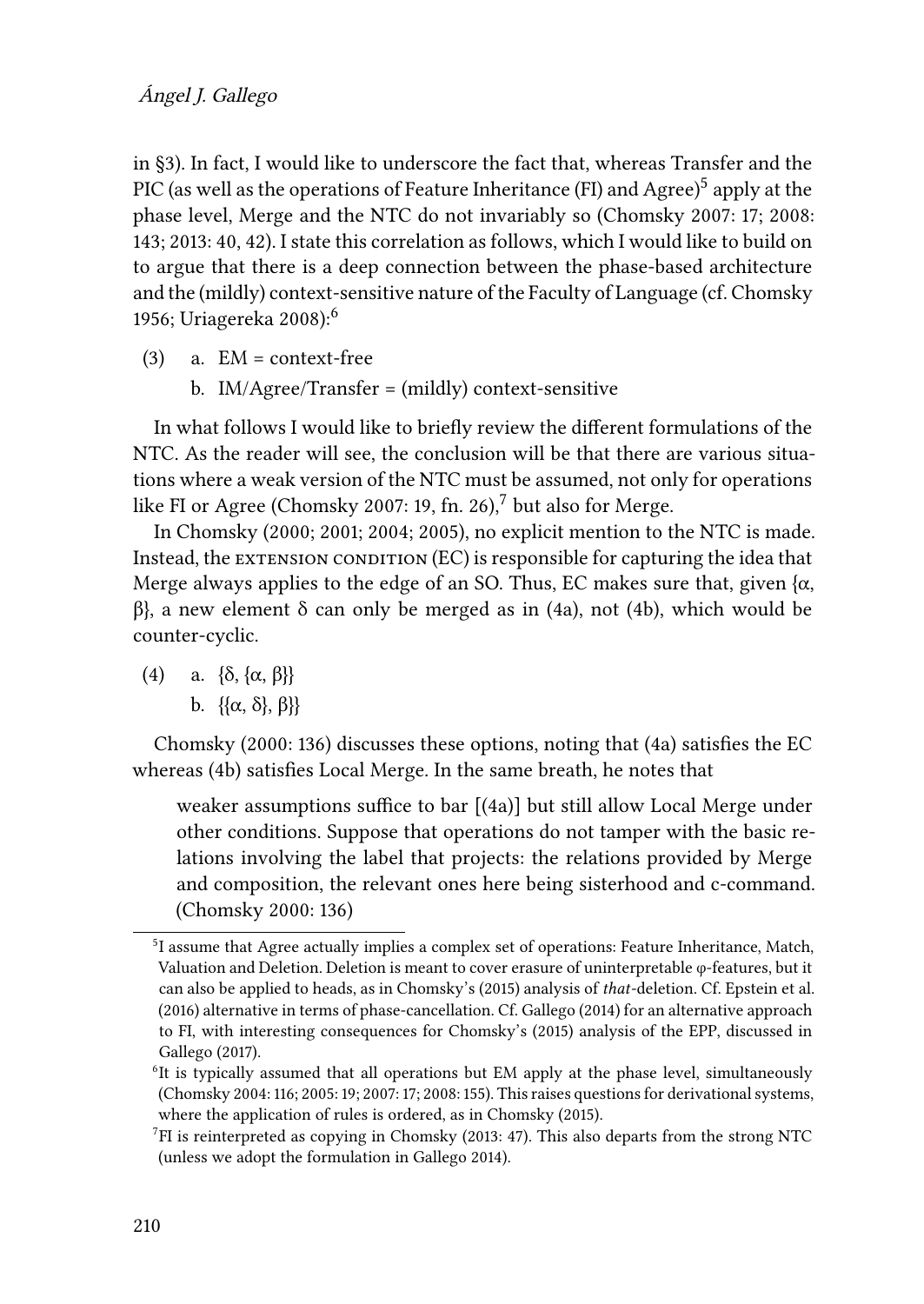[Chomsky \(2000](#page-17-6): 137) goes on to argue that "derivations then observe the condition  $[(5)]$  $[(5)]$  $[(5)]$ , a kind of economy condition, where R is a relevant basic relation".<sup>8</sup>

<span id="page-4-0"></span>(5) Given a choice of operations applying to  $\alpha$  and projecting its label L, select one that preserves  $R(L, \gamma)$ 

[\(5](#page-4-0)) holds in general, except for head adjunction. In the case of XP merger, [Chomsky \(2000\)](#page-17-6) observes that EC must be satisfied for second-Merge, but not for subsequent applications or Merge – the creation of specifiers, which amounts to accepting tucking-in [\(Richards 1997\)](#page-19-3).

In [Chomsky \(2004\)](#page-17-8), it is explicitly noted that the EC can come in a strong and a weak version, the latter accepting deviations from([5\)](#page-4-0):

Cyclicity of derivation requires that Merge to  $\alpha$  always be at the edge of α, satisfying *an extension condition, strong or weak* ("tucking in") […] There appears to be one significant counterexample to cyclic Merge: late insertion of adjuncts […] Elementary considerations of efficient computation require that Merge of  $\alpha$  to  $\beta$  involves minimal search of  $\beta$  to determine where  $\alpha$ is introduced, as well as least tampering with β: search therefore satisfies [Local Merge], and Merge satisfies an EC, with zero search. One possibility is that β is completely unchanged (the *strong EC*); another natural possibility is that  $\alpha$  is as close as possible to the head that is the label of  $\beta$ , so that any Spec of β now becomes a higher Spec ("tucking in," in Norvin Richards's sense). Further questions arise under Merge with multiple Specs. Assume some version of the EC to hold, in accord with SMT. [\(Chomsky 2004](#page-17-8): 109, my emphasis)

The NTC is first introduced in [Chomsky \(2005\),](#page-17-5) when discussing conditions of efficient computation. What I would like to capitalize on from the following quote is how similar NTC and PIC are, in the sense that the former appears to be related to the fact that what has been constructed in the course of a derivation *can be forgotten*; this is relevant, since this is typically the hallmark of the PIC.

One natural property of efficient computation, with a claim to extralinguistic generality, is that operations forming complex expressions should consist of no more than a rearrangement of the objects to which they apply, not modifying them internally by deletion or insertion of new elements. If

<sup>8</sup>This is what [Lasnik & Uriagereka \(2005](#page-19-4): Ch. 2) and [Epstein et al. \(2012](#page-18-8): 256) refer to as Law of Conservation of Relations.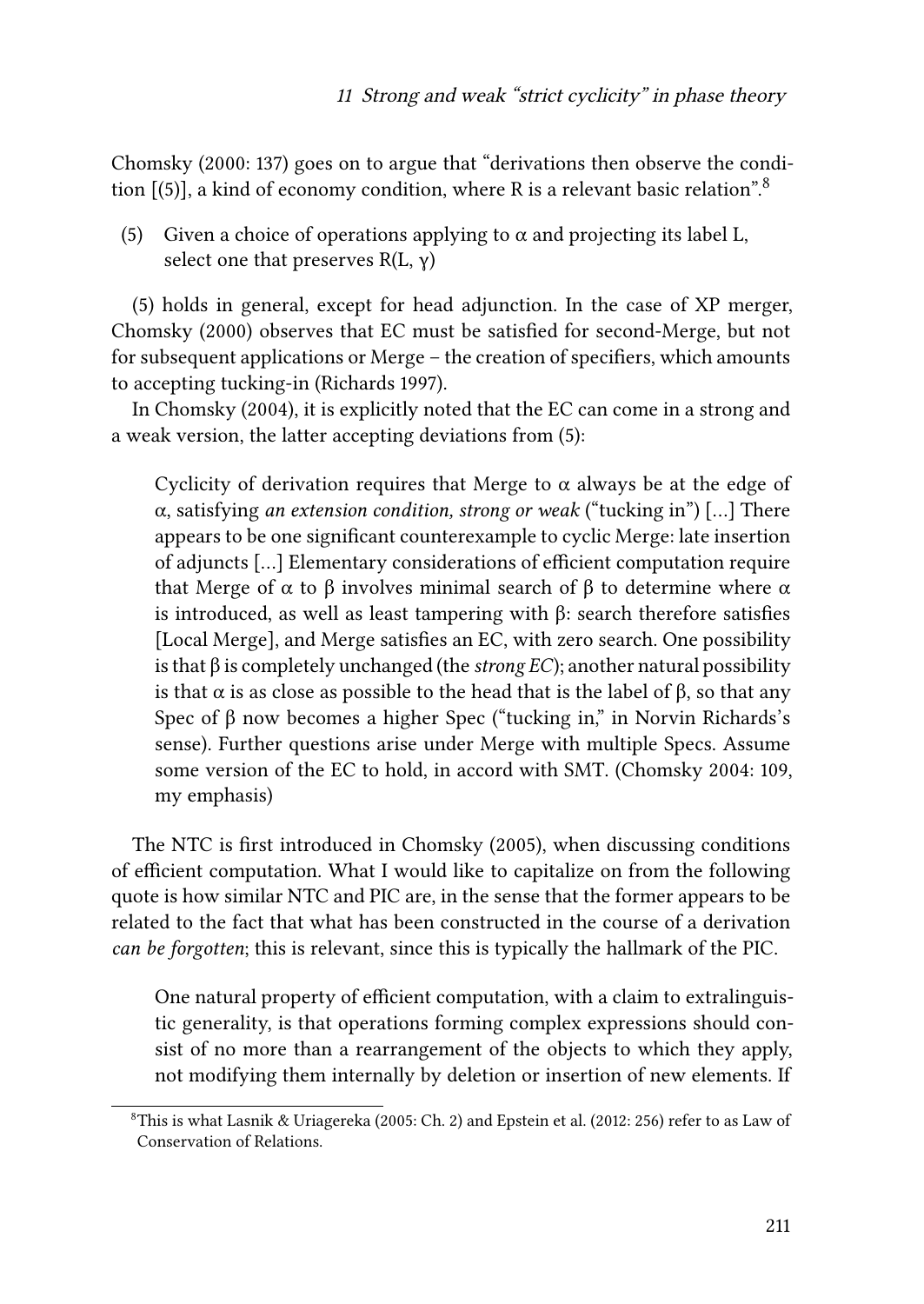tenable, that sharply reduces computational load: *what has once been constructed can be "forgotten" in later computations, in that it will no longer be changed*. That is one of the basic intuitions behind the notion of cyclic computation. The EST/Y-model and other approaches violate this condition extensively, resorting to bar levels, traces, indices, and other devices, which both modify given objects and add new elements. A second question, then, is whether all of this technology is eliminable, and the empirical facts susceptible to principled explanation in accord with the "no-tampering" condition of efficient computation […] Assuming the NTC that minimizes computational load, both kinds of Merge to A will leave A intact. That entails merging to the edge, the EC, which can be understood in different ways, including the "tucking-in" theory of [Richards \(1997\),](#page-19-3) which is natural within the probe-goal framework of recent work, and which can also be interpreted to accommodate head adjunction. [\(Chomsky 2005](#page-17-5): 11, 13, my emphasis)

Notice that what this says is that the NTC is a third-factor condition on the way Merge operates.<sup>9</sup> More precisely, the NTC guarantees that when Merge applies to α and β, we obtain a new SO, γ, which can then be merged with further objects. So, for instance, if  $\gamma$  is merged with  $\delta$ , given that  $\alpha$  and  $\beta$  themselves are gone from the computation, the only way for this to happen is by forming  $\{y, \delta\}$ . This way, Merge must be to the edge as it cannot tamper with the objects it applies to – in the case at hand, Merge cannot break up γ or tamper with it.

What is relevant about [Chomsky \(2008\)](#page-17-3) is the discussion of certain situations that threaten the strong NTC: FI and the analysis of subject raising to SPEC-T.

A natural requirement for efficient computation is a "no-tampering condition" (NTC): Merge of X and Y leaves the two SOs unchanged. If so, then Merge of X and Y can be taken to yield the set  ${X,Y}$ , the simplest possibility worth considering. Merge cannot break up X or Y, or add new features to them. Therefore Merge is invariably "to the edge" and we also try to establish the [IC] dispensing with bar levels, traces, indices, and similar descriptive technology introduced in the course of derivation of an expression [...] Note that SMT might be satisfied even where NTC is violated – if the violation has a principled explanation in terms of interface conditions (or perhaps some other factor, not considered here). The logic is the same as in the case of the phonological component, already mentioned […] *The device of inheritance* […] *is a narrow violation of NTC*. The usual question therefore

 $9$ This formulation states that the NTC is Merge-sensitive alone, which opens the door for conditions being sensitive to independent operations.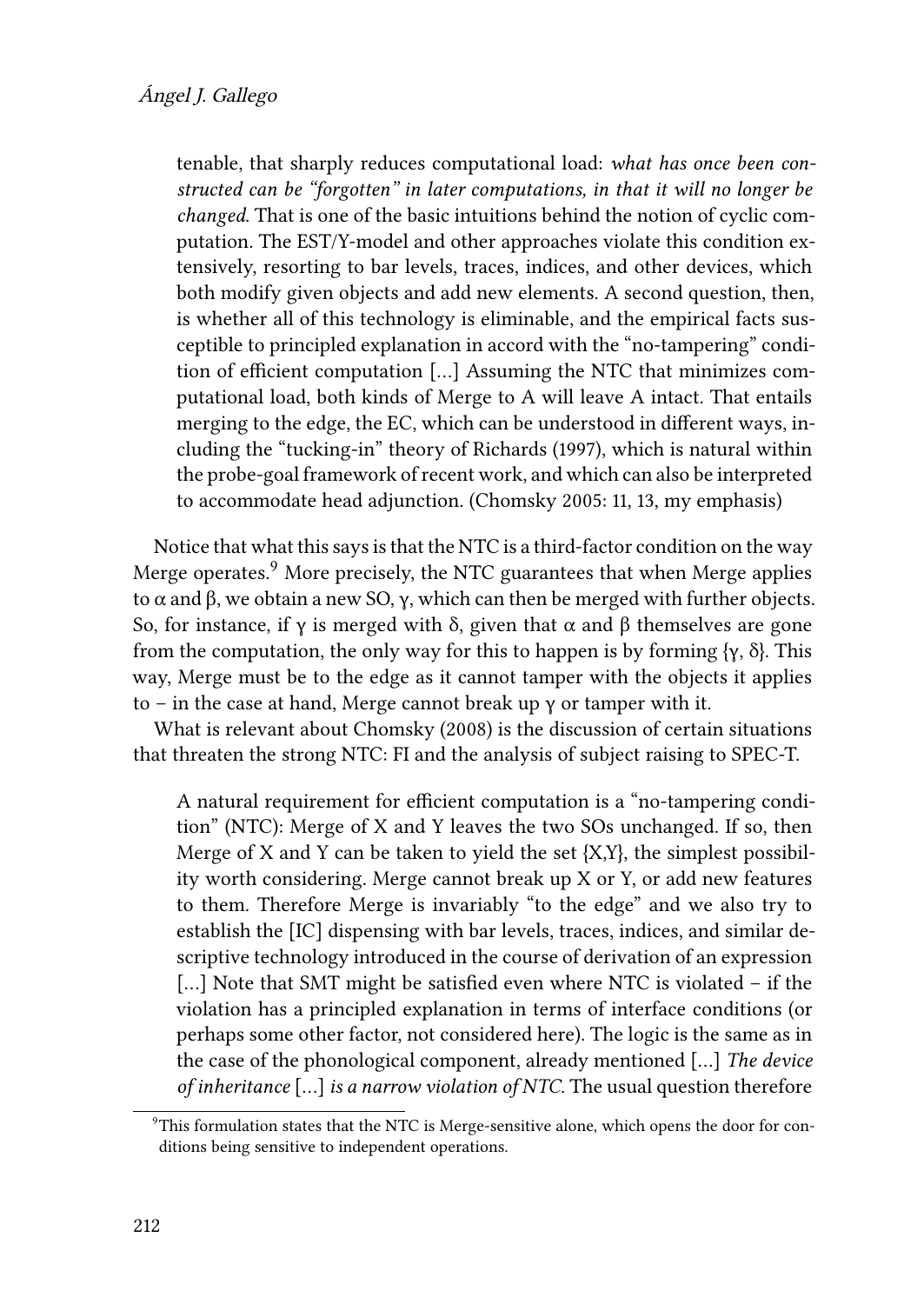arises: does it violate SMT? If it does, then the device belongs to UG (perhaps parametrized), lacking a principled explanation. But the crucial role it plays at the C-I interface suggests the usual direction to determine whether it is consistent with SMT though violating NTC. If the C-I interface requires this distinction, then SMT will be satisfied by an optimal device to establish it that violates NTC, and inheritance of features of C by the LI selected by C (namely T) may meet that condition. If so, the violation of NTC still satisfies SMT. [\(Chomsky 2008](#page-17-3): 138, 144, my emphasis)

[Chomsky \(2007;](#page-17-4) [2008](#page-17-3)) assumes that  $\varphi$ -features are generated in phase heads, from which they are downloaded (downward percolation) to non-phase heads. Following [Richards \(2007\)](#page-19-5), the process is taken to be mandatory under the PIC: Since these features must be deleted, they must end up in the Transfer domain.<sup>10</sup> FI has consequences for the analysis of raising-to-subject, as discussed by [Ep](#page-18-8)[stein et al. \(2012\)](#page-18-8). In particular, suppose the derivation of *Don Quixote fought the windmills* is as depicted in([6\)](#page-6-0):

- <span id="page-6-0"></span>(6) a. {Don Quixote,  $\{v^*\}$  fought,  $\{the, windmills\}\} = v^*P$ 
	- b. Merge  $(T,v^*P) = \{T, \{Don \space Quixote, \{v^*\} fought, \{the, windmills\}\}\}$
	- c. Merge  $(C,TP) = {C\varphi, {T, {Don Quixote, {v*}fought, {the, windmills}}}}$
	- d. FI  $(C,T) = \{C, \{T\varphi, \{\text{Don Quixote}, \{v^*\}\text{fought}, \{\text{the},\text{windmills}\}\}\}$
	- e. IM  $(DQ,TP) = \{C, \{Don Quixote, \{T\varphi, \{t, \{v^*\}fought, \{the, windmills\}\}\}\}\}$

The problematic steps in [\(6](#page-6-0)) are (d) and (e), but (e) more clearly so. As [Epstein](#page-18-8) [et al. \(2012\)](#page-18-8) discuss, the original (SPEC-less) TP must be disconnected from C so that the external argument (EA) *Don Quixote* undergoes IM with it; when this new (SPEC-ful) TP is created, and it is then reconnected to C. The operation is thus ternary, in that Merge must target the EA, TP, and C. Noam Chomsky (p.c.) notes that this is a narrow extension of Merge, but does not depart from it in the way head movement does, since the EA is merged with TP, which it is a term of.

So far, as we can see, a key trait of NTC/IC-constrained Merge  $(\alpha, \beta)$  is that  $\alpha$ and β cannot be modified: they are left unchanged, no features, indices, etc. can be added to them by Merge. [Chomsky \(2007\)](#page-17-4) gives another twist by noting that while Merge cannot modify α or  $β$ , some subsequent operation might:

<sup>&</sup>lt;sup>10</sup>As pointed out in footnote [7](#page-3-2), [Chomsky \(2013\)](#page-18-3) suggests that FI is actually a form of copying. If correct, FI could simply be reduced under the copy theory of movement, as argued in [Gallego](#page-18-6) [\(2014\).](#page-18-6)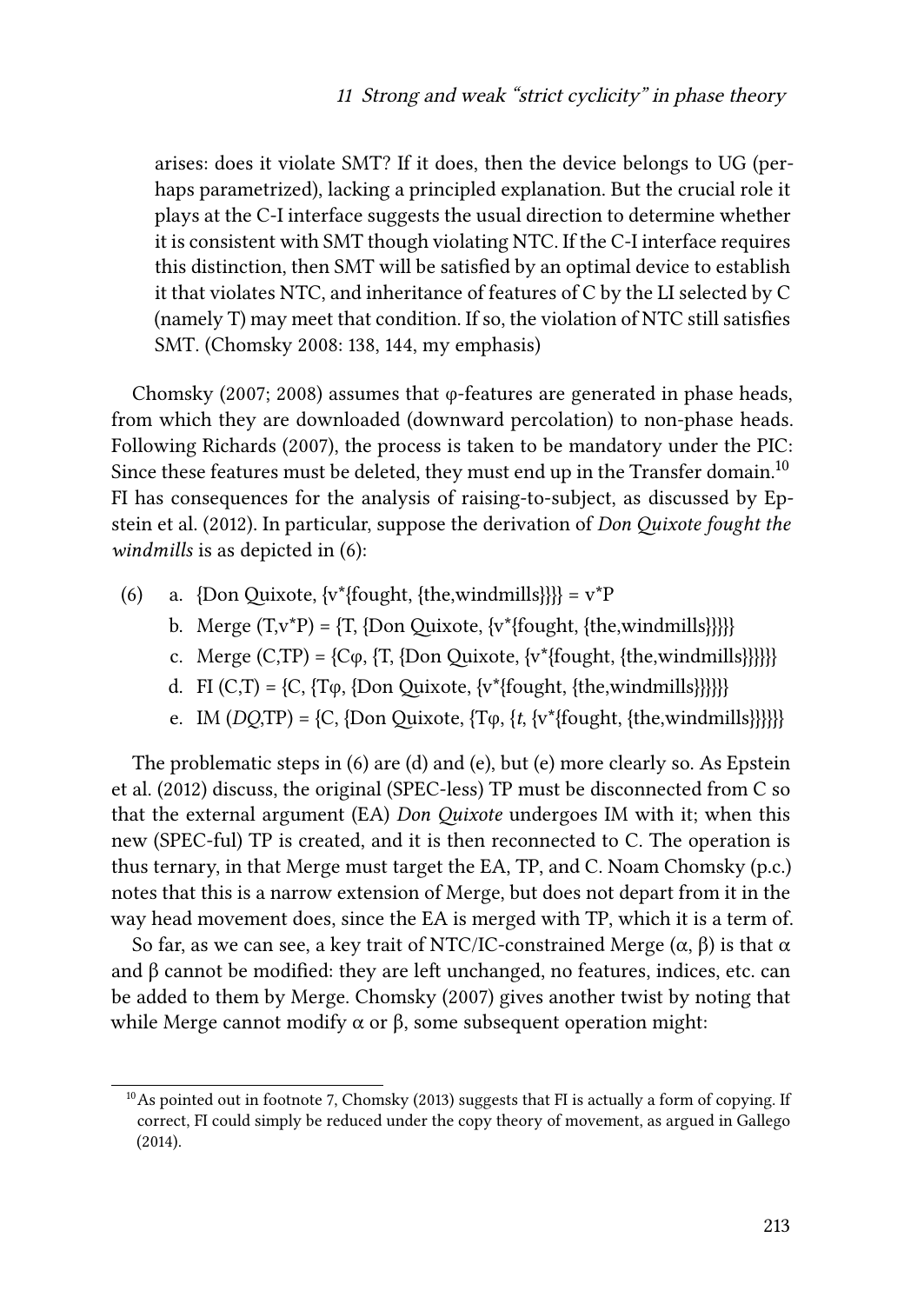Merge  $(X1,...,Xn) = Z$ , some new object. In the simplest case,  $n = 2$ , and there is evidence that this may be the only case (Richard Kayne's "unambiguous paths"). Let us assume so. Suppose X and Y are merged. Evidently, efficient computation will leave X and Y unchanged (the no tampering condition NTC). We therefore assume that NTC holds unless empirical evidence requires a departure from SMT in this regard, hence increasing the complexity of UG. Accordingly, we can take Merge (X,Y) = {X,Y}. *Notice that NTC entails nothing about whether X and Y can be modified after Merge* […] Under NTC, merge will always be to the edge of Z, so we can call this an edge feature EF of W.([Chomsky 2007:](#page-17-4) 8, my emphasis)

This observation can probably be related to [Chomsky](#page-18-4)'s([2015](#page-18-4): 10–11) analysis of phase-head deletion (de-phasing), which triggers a process that makes a nonphase head inherit all the properties of a phase head. De-phasing is put forward in order to account for the fact that subjects can be extracted from *that*-less clauses (an empty category principle (ECP) violation in earlier terminology). So, as is well-known, subject extraction across a CP is ruled out if that is spelled out (cf. [Chomsky 1986;](#page-17-9) [Rizzi 1990](#page-19-6)):

(7)  $\left[\begin{array}{cc} \text{CP} \text{ Who does the book say } \left[\begin{array}{cc} \text{CP} \end{array}\right] \text{+that} \right] \left[\begin{array}{cc} \text{TP } t_{\text{Who}} \text{stabeled Caesar} \end{array}\right]\right]$ ?

[Chomsky \(2015\)](#page-18-4) reinterprets this phenomenon in order to argue that C can undergo deletion. This makes T inherit phasehood, which makes it strong, with no need for a DP to occupy SPEC-T for labeling reasons (cf. [Gallego 2017](#page-18-7)). More to the point, [Chomsky \(2015:](#page-18-4) 11) argues that "The natural assumption is that phasehood is inherited by T […] along with all other inflectional/functional properties of C ( $\varphi$ -features, tense, Q), and is activated on T when C is deleted".<sup>11</sup>

Let us take stock. NTC is the formalization of the idea that computation applies in an efficient way, so that Merge  $(α, β)$  cannot modify  $α$  and  $β$  themselves. This strong formulation of the NTC, which bars tucking in and derives the copy theory of movement (CTM), captures more than mere cyclicity. In particular, what I would like to emphasize is that by not letting Merge modify what it applies to, the NTC further captures some form of strict cyclicity too. To see this, let us go back to([1\)](#page-1-0), repeated as [\(8](#page-7-0)) below:

<span id="page-7-0"></span>(8) Merge  $(\alpha, \beta) = {\alpha, \beta} = \gamma$ 

After [\(8](#page-7-0)), the workspace contains  $\gamma$  and nothing else, so  $\alpha$  and  $\beta$  are no longer available [\(Chomsky 1995:](#page-17-1) 243). At this point, we may want to merge γ and a new object, δ:

<sup>&</sup>lt;sup>11</sup>Noam Chomsky (p.c.) elaborates on this by noting that the NTC states that an SO should not be modified by Merge, which doesn't literally imply that it cannot be deleted.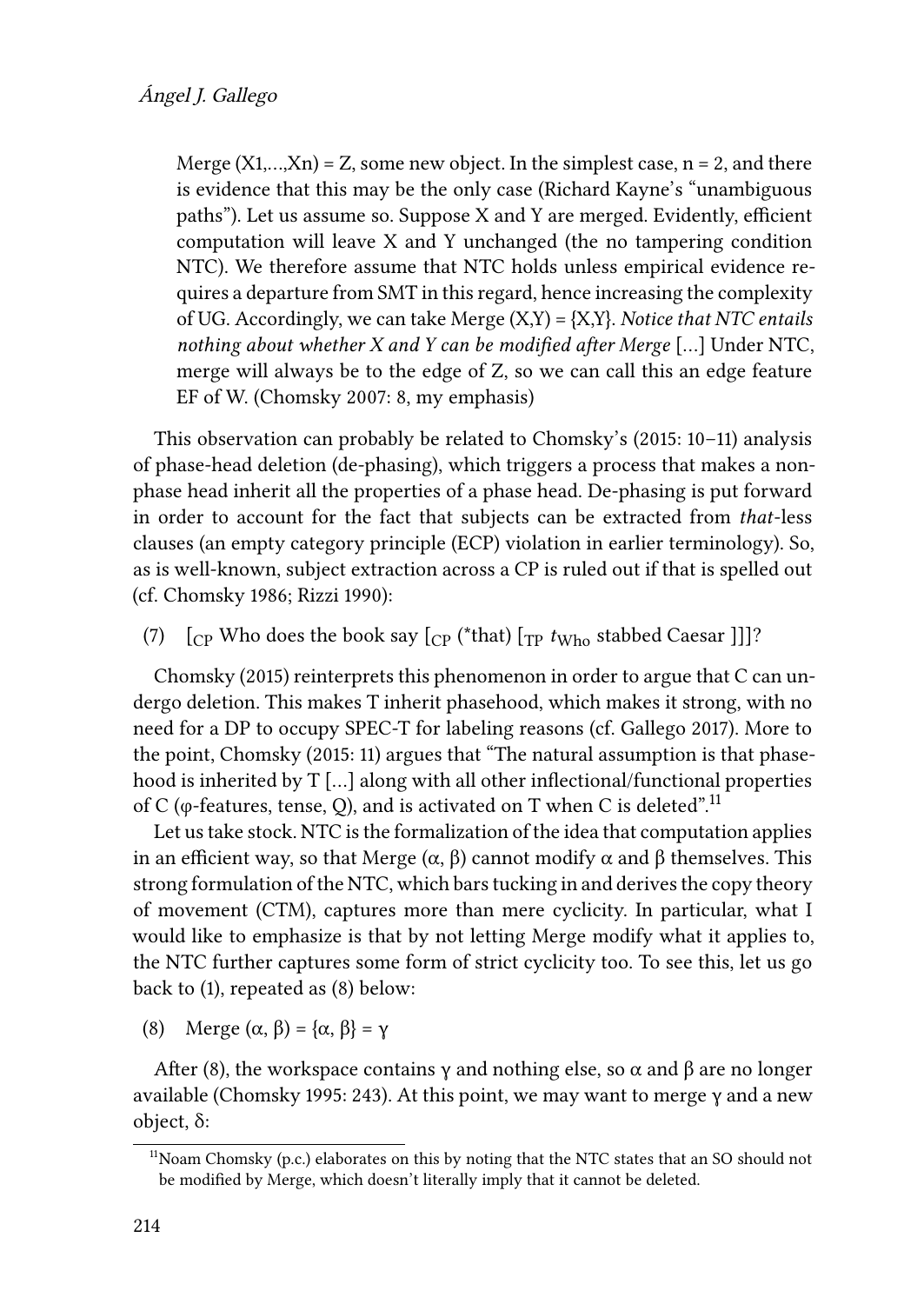(9) Merge( $\delta$ ,  $\gamma$ ) = { $\delta$ ,  $\gamma$ }

δ is either internal or external to γ. If external, δ is drawn from the lexicon. This is External Merge (EM). If internal (e.g.,  $\delta = \alpha$ ), then  $\delta$  is a term of γ. Assuming the NTC, γ cannot be modified, so it must remain { $\alpha$ ,  $\beta$ }, which yields { $\alpha$ , { $\alpha$ ,  $\beta$ }}, and thus two copies (occurrences) of  $\alpha$ . More importantly for our purposes, the strong NTC entails that { $\alpha$ ,  $\beta$ } must be left as it is, so merger of  $\alpha$  will not tamper with  $\gamma$  by removing  $\alpha$ . There is no need for an extra operation (Copy) for IM, just like it is not needed for EM – if  $\alpha$  were taken from the lexicon, it would not be copied.<sup>12</sup>

This said, there are two potentially problematic aspects about the NTC. The first one follows from the very fact that the strong NTC runs into the empirical problemsin  $(10)$  $(10)$  $(10)$ :<sup>13</sup>

- <span id="page-8-0"></span>(10) Violations of strong NTC
	- a. Feature Inheritance [\(Chomsky 2008\)](#page-17-3)
	- b. IM to SPEC-T (after EM (C,TP)) [\(Chomsky 2008\)](#page-17-3)
	- c. Tucking-in([Richards 1997](#page-19-3))
	- d. Head movement([Chomsky 2001\)](#page-17-2)
	- e. De-phasing([Chomsky 2015\)](#page-18-4)
	- f. Phase-cancellation [\(Epstein et al. 2016\)](#page-18-5)

Apart from these *local* (phase-bounded) violations of the NTC, there is another important observation to be made about the strong NTC, namely the redundancy between it and the PIC, as I discuss in the following section.

<sup>&</sup>lt;sup>12</sup>The problem is more general if  $\alpha$  and  $\beta$  remained in the workspace, along with γ. As Noam Chomsky (p.c.) points out, it has always been assumed that they do not, for the generative procedure constructs a single object, not a multiplicity of objects. Changing that convention would mean that instead of a generative process for expressions, we would be designing a generative process for an arbitrarily large collection of expressions. For instance, suppose that we hold that after EM( $\alpha$ , β) =  $\gamma$  = { $\alpha$ , β}, the workspace contains  $\alpha$ , β,  $\gamma$ . We then have a new question: what is the relation between  $\alpha$  in the workspace (call it  $\alpha$ 1) and  $\alpha$  in  $\gamma = {\alpha, \beta}$  (call it  $\alpha$ 2)? They are either copies or repetitions. If they are copies, everything goes haywire. Thus, if we continue to Merge to  $α1$  finally yielding the finite clause FC, and to γ yielding the finite clause FC', then the two clauses would contain the two copies  $\alpha$ 1 and  $\alpha$ 2, so one should be deleted, and if one enters into some relation (say anaphora) then the other does, etc. Things get much worse if, as this proposal allows, we construct simultaneously indefinitely many finite clauses. This is not only dubious, and in fact makes the notion of "copy" collapse.

<sup>&</sup>lt;sup>13</sup>If the NTC is restricted to Merge, as Noam Chomsky (p.c.) notes, then only (10b) and (10c) are problematic.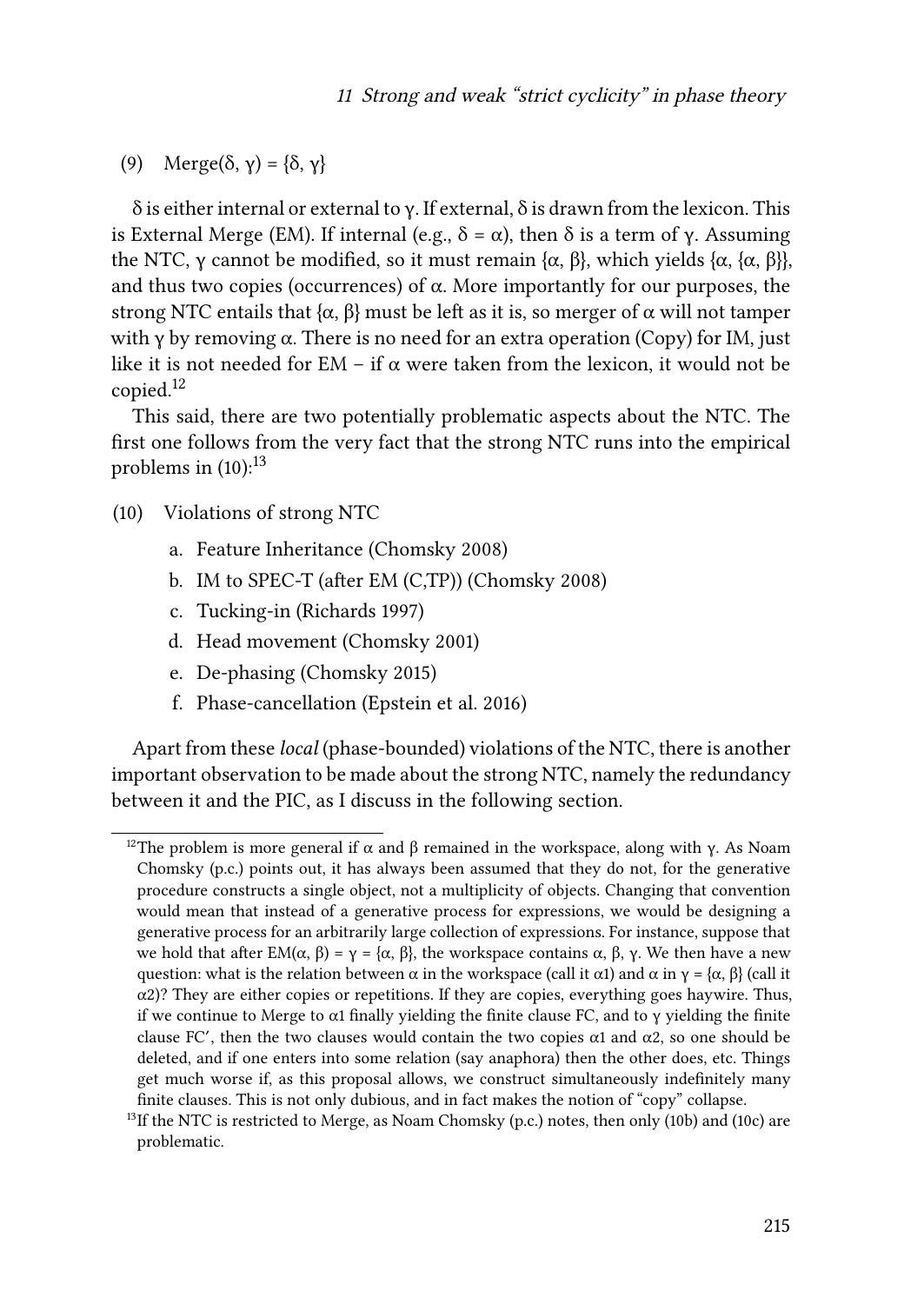#### <span id="page-9-0"></span>**3 Transfer and the PIC**

We have seen that the NTC has two formulations, strong and weak. Let me express this as follows:

- (11) a. Strong NTC (NTC<sub>S</sub>) = SOs cannot be changed by Merge
	- b. Weak NTC (NTC<sub>W</sub>) = SOs can be changed locally, but not by Merge

What I would like to discuss is the fact that  $\rm{NTC_S}$  is virtually analogous to the PIC. The PIC was proposed in order to capture strict cyclicity, so that "operations cannot 'look into' a phase below" [\(Chomsky 2000:](#page-17-6) 108). [Chomsky \(2004\)](#page-17-8) relates the PIC to the operation Transfer (a wider version of Spell-out, capturing the interaction between NS and both interfaces), which is defined in [\(12\)](#page-9-1):

<span id="page-9-1"></span>(12)Transfer hands D-NS over to  $\Phi$  and to  $\Sigma$ . ([Chomsky 2004](#page-17-8): 107)

In [Chomsky \(2004\)](#page-17-8), Transfer makes it impossible for the externalization systems to access what has been cashed out at previous phases. The possibility that the same happens in the case of the narrow computation is not so clear:

When a phase is transferred to  $\Phi$ , it is converted to PHON.  $\Phi$  proceeds in parallel with the NS derivation. Φ is greatly simplified if it can "forget about" what has been transferred to it at earlier phases; otherwise, the advantages of cyclic computation are lost […] PIC sharply restricts search and memory for Φ, and thus plausibly falls within the range of principled explanation […] *It could be that PIC extends to NS as well, restricting search in computation to the next lower phase*. [\(Chomsky 2004:](#page-17-8) 107, my emphasis)

That the PIC does not carry over to the computation is connected to the existence of structures, in Icelandic or Spanish, like those in [\(13](#page-9-2)), where T can agree with the in-situ internal argument (IA):

<span id="page-9-2"></span>(13) {T, {v\*, {V, IA}}}   
\n
$$
\downarrow
$$

Empirically, $(13)$  $(13)$  requires the  $\varphi$ -probe to override the PIC and access the complement domain of v\* (see [Richards 2012](#page-19-7)). In order to tackle this, [Chomsky \(2001;](#page-17-2) [2004\)](#page-17-8) adopts a weak version of the PIC, which led to a scenario analogous to that of the NTC, with both strong and weak versions: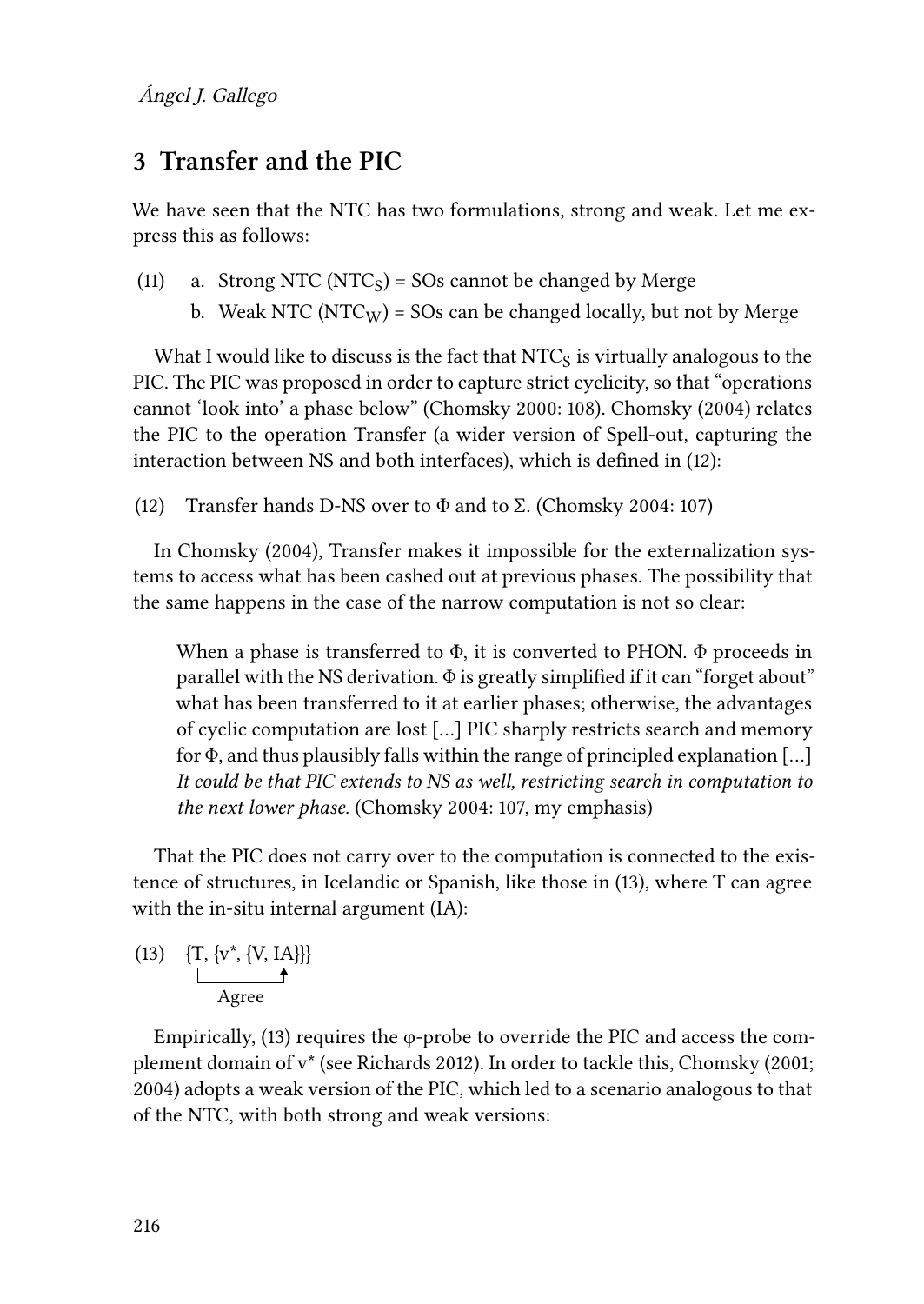- (14) a. Strong PIC (PIC1 or  $\text{PIC}_\text{S}$ ) In phase  $\alpha$  with head H, the domain of H is not accessible to operations outside  $\alpha$ ; only H and its edge are accessible to such operations. [\(Chomsky 2000:](#page-17-6) 108)
	- b. Weak PIC (PIC2 or  $\text{PIC}_{W}$ ) [Given structure  $\left[\gamma_{\rm P} Z \dots \left[\mu_{\rm P} \alpha \left[\rm H \ Y \rm P \right]\right]\right]$ , with H and Z the heads of phases]: The domain of H is not accessible to operations at ZP; only H and its edge are accessible to such operations. [\(Chomsky 2001](#page-17-2): 14)

PIC2 is incompatible with FI, so in [Chomsky \(2008\)](#page-17-3) it is discarded. Consider the following discussion, which suggests that phases that have been transferred can in principle be accessed (modulo intervention effects). Chomsky concludes that the effects of the PIC hold for the interfaces, but not necessarily NS:

For minimal computation, as soon as the information is transferred it will be forgotten, not accessed in subsequent stages of derivation: the computation will not have to look back at earlier phases as it proceeds, and cyclicity is preserved in a very strong sense. Working that out, we try to formulate a PIC, conforming as closely as possible to SMT […] *Note that for narrow syntax, probe into an earlier phase will almost always be blocked by intervention effects*. One illustration to the contrary is agreement into a lower phase without intervention in experiencer constructions in which the subject is raised (voiding the intervention effect) and agreement holds with the nominative object of the lower phase (Icelandic). *It may be, then, that PIC holds only for the mappings to the interface, with the effects for narrow syntax automatic*.([Chomsky 2008](#page-17-3): 143, my emphasis)

[Chomsky \(2016\)](#page-18-0) in fact argues that Transfer should not eliminate anything from the NS. Otherwise, it would not be possible to explain how the structures in([15\)](#page-10-0) are formed: $^{14}$ 

- <span id="page-10-0"></span>(15) – a.  $\,$  [ $_{\alpha}$  The idea [ $_{\beta}$  that the Earth is round ]] was rejected t $_{\alpha}$ 
	- b.  $\,$  [ $_{\alpha}$  That [ $_{\beta}$  I kept my job ]] seems to t $_{\alpha}$  bother Mary

The problem here is as follows: in both cases,  $\beta$  is a phase, so it should be transferred before α is raised to matrix SPEC-T. But how can β be pronounced along with  $\alpha$  if it is gone from the computation? [Chomsky \(2016\)](#page-18-0) claims  $\beta$  is never gone from the workspace, but rendered inaccessible by Transfer. There

<sup>&</sup>lt;sup>14</sup>I put aside another situation where the PIC is strongly violated: covert movement. This matter is pointed out (not addressed) in [Chomsky \(2004](#page-17-8): 111; [2005:](#page-17-5) 13).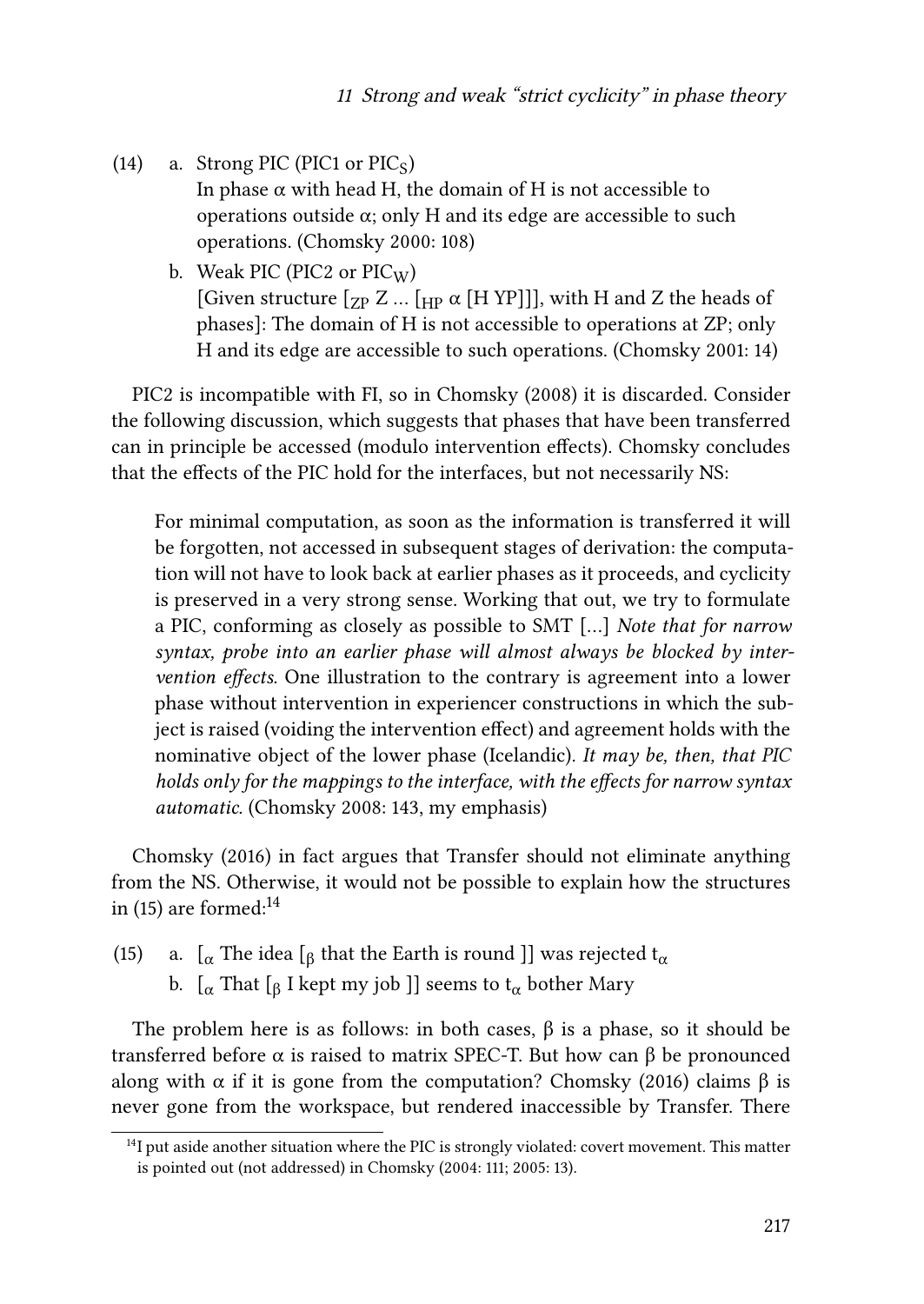#### Ángel J. Gallego

are two ways to interpret this version of the PIC, which I will call PIC3: what's been processed is either (i) totally inaccessible or (ii) cannot be changed.<sup>15</sup> Given the data in([15\)](#page-10-0), (i) must be dismissed. We therefore expect that violations of the PIC do not change whatever is inside the transferred phase. This crucially allows us to change what is outside it, including the  $\varphi$ -probe of matrix T in [\(16](#page-11-0)), taken from [Fernández-Serrano \(2016\):](#page-18-9)

<span id="page-11-0"></span>(16) Spanish Me to.me love-3.pl encantan [<sub>CP</sub> PRO escuchar [<sub>v\*P</sub> t<sub>PRO</sub> t<sub>v\*</sub> [<sub>VP</sub> V truenos ] ] ] listen thunder 'I love to listen to thunder.'

Let us therefore assume the PIC3 allows access into a lower phase, as long as it is not modified. This makes it difficult to keep the copy/repetition distinction. Take [\(17\)](#page-11-1), call it K, where the lower phase complement containing  $\beta$ , that is { $\alpha$ , β}, has already been transferred:

<span id="page-11-1"></span>(17)  $K = \{...\{P, \{\alpha, \beta\}\}\}\$ 

Imagine we now merge β with K. β could be taken from the lexicon, so it would be a repetition. Can it be a copy? Given that  $\{\alpha, \beta\}$  is not expunged from the derivation, the question is whether NS can tell whether β is taken from the lexicon or it is interpreted as an occurrence of the β contained within P's complement. If  $\{\alpha, \beta\}$  can be accessed, the system cannot tell the difference. But we want to exclude this, or successive cyclic movement would go away. Island conditions would be affected too. Notice that the logic here is clear: the copy/repetition distinction does not require changing anything within the already passed phase. So, it should be possible to do that, given [Chomsky'](#page-18-0)s([2016\)](#page-18-0) PIC3.

A way out would be to assume, as Noam Chomsky (p.c.) suggests, that if β raises from { $\alpha$ , β}, then both { $\alpha$ , β} and β itself have been modified: { $\alpha$ , β} by now containing a copy that is part of chain, and β by the mere fact of becoming a discontinuous object. Now, if this is correct, even the application of IM to *Who* changes the v\*P and *Who* in([18\)](#page-11-2).

<span id="page-11-2"></span>(18) {Who, {Samson, {v\*, {defeated, *t*}}}}

<sup>&</sup>lt;sup>15</sup>A reviewer points out that what I call PIC3 is actually a conception of Transfer and its effect on transferred material, not the PIC, which "describes the timing of Transfer and the size of the transferred object". For the purposes of this paper, I will not dwell on this (to me, largely terminological) issue. The PIC was meant to state what is accessible and what is not after Transfer (a mapping operation) applies. All I am assuming is that the PIC3 says that everything is actually accessible after Transfer as long as it is not changed.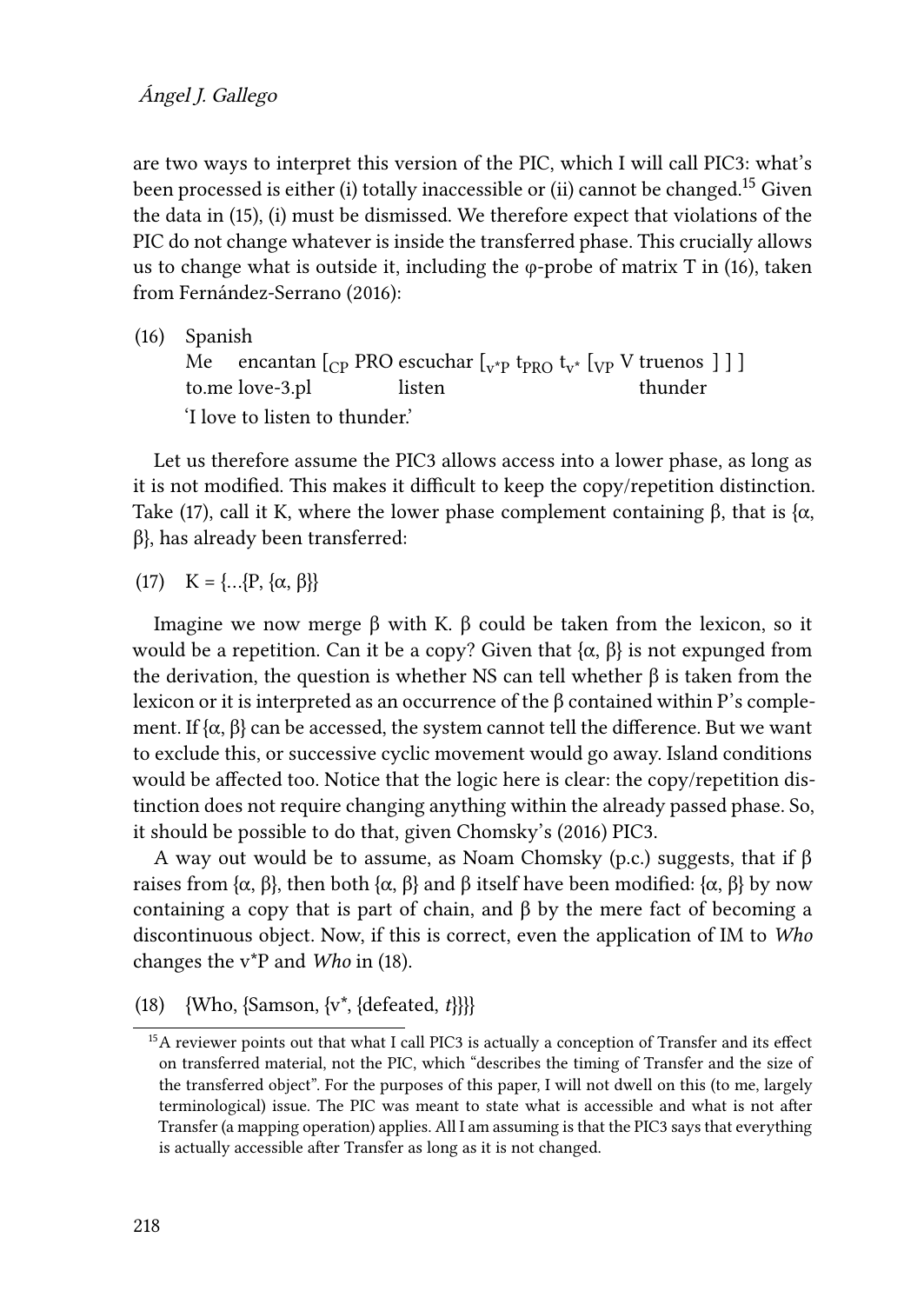Presumably, this has not been considered problematic, for it does not violate the PIC, but it does the NTC<sub>S</sub>. Now, we have seen that NTC<sub>S</sub> and PIC are remarkably similar in that they both capture strict cyclicity. If nothing else, [\(18](#page-11-2)) shows another scenario where I depart from the  $\rm{NTC}_{S}$ . I take this to indicate that the  $\rm{NTC}_{\rm{S}}$  is to be dispensed with entirely. More controversially, I also argue that the NTC<sup>W</sup> is dispensable, *if* the PIC can play its role. Under PIC1, which I repeat here as([19\)](#page-12-0), this replacement is possible:

<span id="page-12-0"></span>(19) Strong PIC (PIC 1 or PIC<sub>S</sub>) In phase  $\alpha$  with head H, the domain of H is not accessible to operations outside  $\alpha$ ; only H and its edge are accessible to such operations. [\(Chomsky 2000:](#page-17-6) 108)

What([19](#page-12-0)) says is enough to capture the effects of the NTC. In particular, the fact that the objects generated in the course of the derivation cannot be tampered with. Notice that this *does* allow tampering *before Transfer applies*, but we have seen that this is empirically sustained. To the cases listed in([10](#page-8-0)), we can add a sixth one, which follows from the PIC3:

- (20) Violations of NTC<sub>S</sub>
	- a. Feature Inheritance [\(Chomsky 2008\)](#page-17-3)
	- b. IM to SPEC-T [\(Chomsky 2008\)](#page-17-3)
	- c. Tucking-in([Richards 1997](#page-19-3))
	- d. Head movement([Chomsky 2001\)](#page-17-2)
	- e. De-phasing([Chomsky 2015\)](#page-18-4)
	- f. Phase-cancellation [\(Epstein et al. 2016\)](#page-18-5)
	- g. IM (chain creation)

In the next section, I would like to summarize the main ideas of the previous pages and, at the same time, argue that the PIC3 can be eliminated in favor of the PIC1. In so doing, I also discuss how the data mentioned in [Chomsky \(2016\)](#page-18-0) can be handled under such proposal. The proposal entails that Transfer eliminates material from the workspace, yielding a more effective reduction of computational load – the original motivation behind phase theory (cf. [Chomsky 2000](#page-17-6)).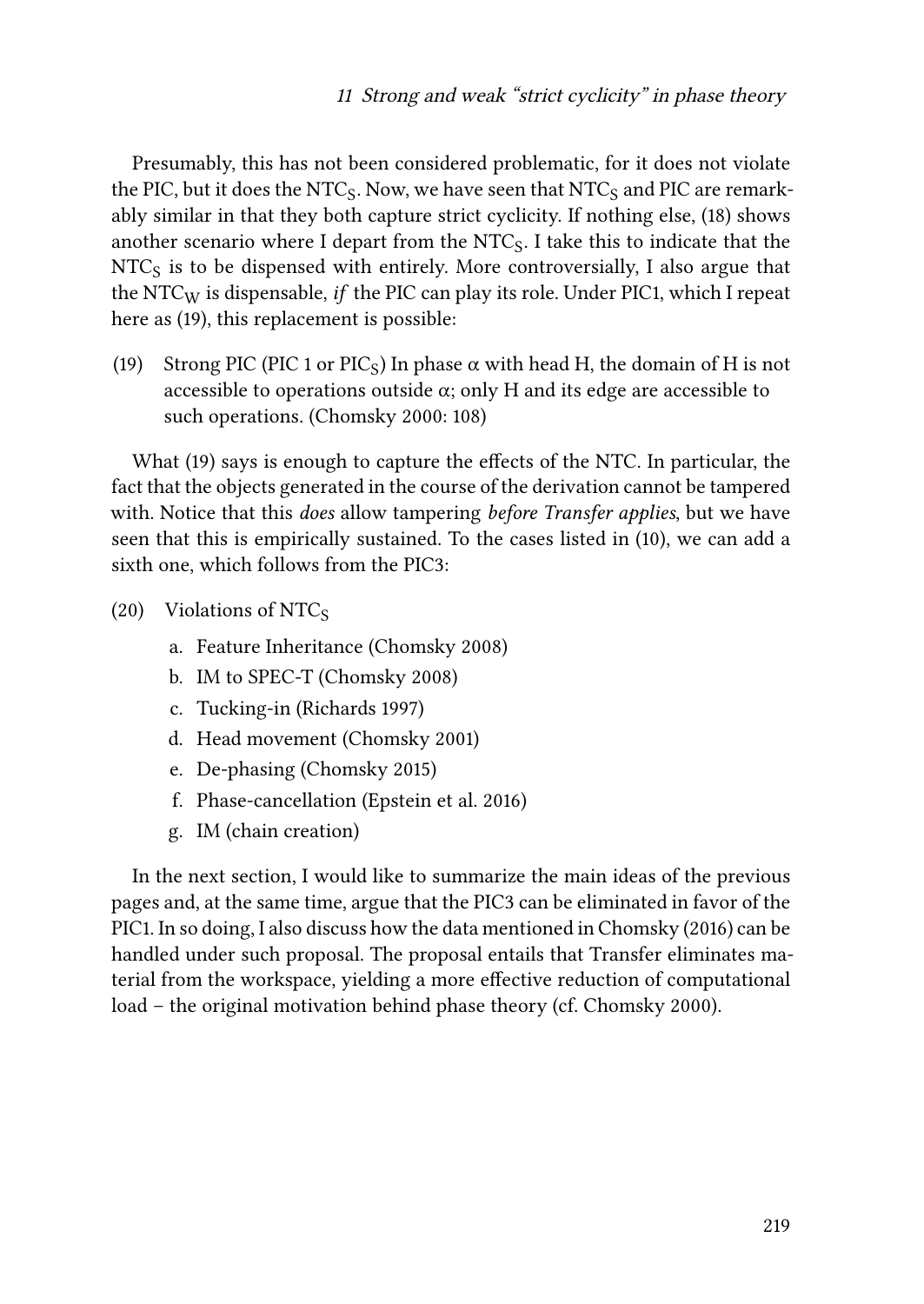#### <span id="page-13-0"></span>**4 NTC eliminated: Some consequences**

Let me spell out the interim conclusions so far. I will phrase them as questions:

- <span id="page-13-2"></span>(21) a. Do we need both NTC and the PIC?
	- b. If we need the PIC, do we need the PIC3?

Both NTC and PIC express an efficiency desideratum, namely that a given SO should not be changed (manipulated, tampered with, altered, etc.) once it has been created. This creates a redundancy, as I have pointed out.<sup>16</sup> At the same time, we have seen different phenomena indicating that the strong version of the NTC cannot be maintained. Should the weak version be? I think it should not, just like the weak PIC (the one in [Chomsky 2001\)](#page-17-2). This raises the more general question whether the strong PIC could be the only cyclic principle. If so, then the derivation can allow tampering up to the phase level, when Transfer applies. Suppose the derivation has assembled  $\alpha$  and  $\beta$  to yield this:

(22)  $\{\alpha, \beta\}$ 

Suppose next that we apply IM to β. If the NTC does not hold, this could yield [\(23\)](#page-13-1), potentially affecting the CTM.

<span id="page-13-1"></span>(23) {β, {α}}

Note that this derivation is not forced (thus, the CTM does not go away), but the question is whether the step in([23\)](#page-13-1) creates a problem. It is not clear that it does, at least if something like [\(23\)](#page-13-1) is at stake for de-phasing (cf. [Chomsky 2015\)](#page-18-4).

If the only cyclic condition is the PIC, the next question is [\(21b\)](#page-13-2). Recall that there are two empirical arguments to sustain it. The agreement facts (cf. [16](#page-11-0)) could be tackled if Agree takes place at the border of NS-externalization, not in NS. This would have two welcome consequences. On the one hand, we could explain the parametric nature of Agree, which I would like to relate to [Chomsky](#page-18-10)'s (2014) *thesis T*:

(24) Language is optimized relative to the conceptual-intentional (CI) interface alone, with externalization a secondary phenomenon. ([Chomsky 2014:](#page-18-10) 7)

<sup>&</sup>lt;sup>16</sup>A reviewer does not see the redundancy, as (s)he takes the NTC to be a third-factor condition on Merge (defining a Merge-cycle that adds stuff to the derivation) and the PIC to be a natural result of Transfer (which removes stuff from the workspace). Given the (empirical) arguments given below (and in [Chomsky et al. 2019\)](#page-18-2) it is unlikely that the PIC actually removes stuff from the workspace.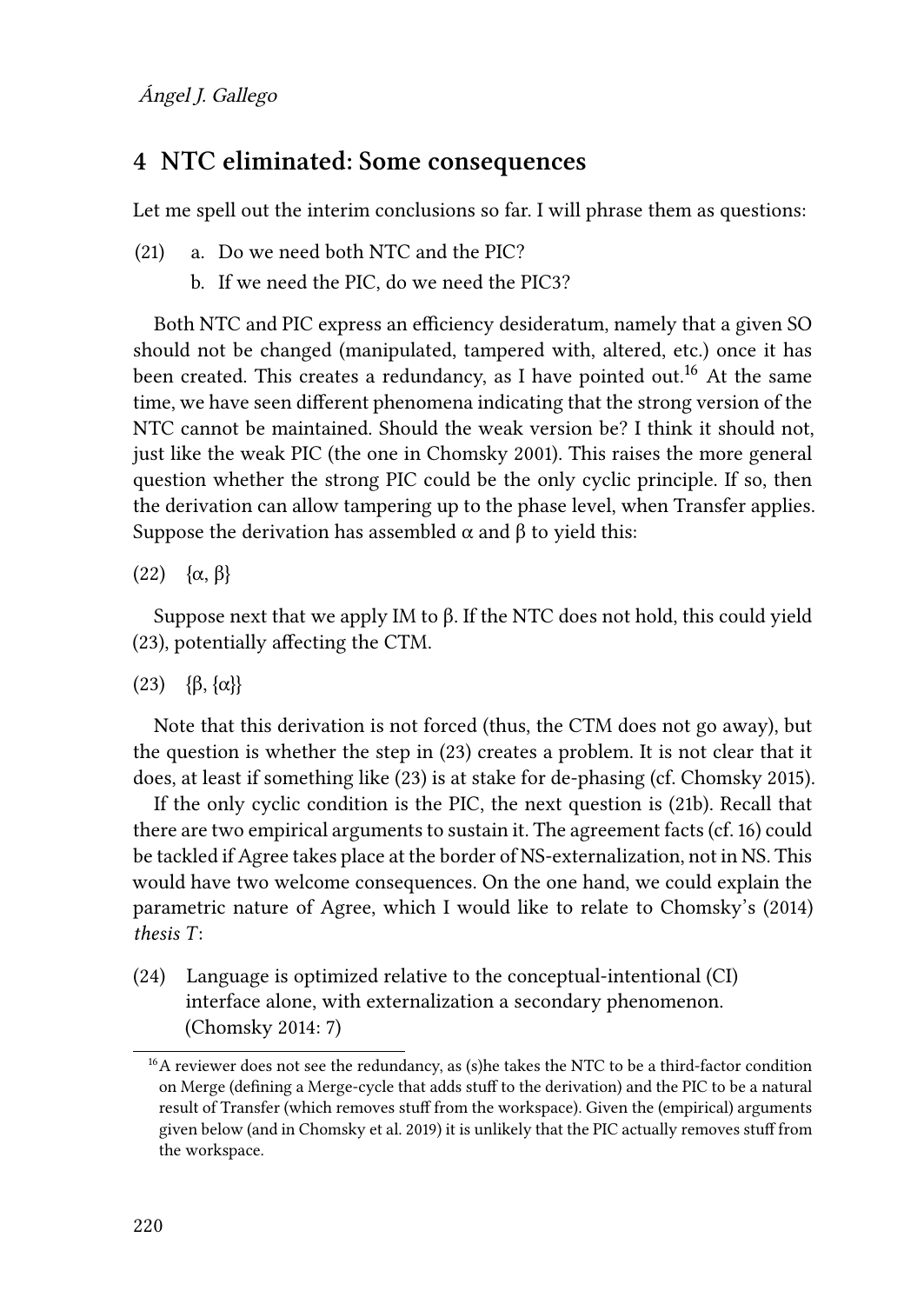The *thesis T* tells us that efficiency of operations should be found in the NS  $\rightarrow$  SEM channel, not in the NS  $\rightarrow$  PHON one, which is further consistent with the claim that "language is primarily an instrument of thought, with other uses secondary"([Chomsky 2014:](#page-18-10) 7). If Agree is pushed to NS  $\rightarrow$  PHON, then the fact that its effects are subject to parametrization (as appears to be the case), would fall into place, and would also be compatible with the idea that language variation and parametrization are to be found only there [\(Chomsky'](#page-17-2)s [2001](#page-17-2) uniformity principle; cf. [Chomsky 2010](#page-18-11); [Berwick & Chomsky 2011](#page-17-10)).

Another consequence of this concerns the very nature of Agree, which is a complex operation, consisting of Match, Valuation, Transfer and Deletion. Chomsky [\(2004](#page-17-8) et seq.) takes these operations to somehow apply simultaneously (at the phase level), but this is hardly consistent with a derivational system, for oper-ations must be ordered (as in [Chomsky 2015](#page-18-4)).<sup>17</sup> Plausibly, the operations should be ordered as follows:

- (25) 1. Match (NS)
	- 2. Valuation (NS)
	- 3. Transfer (NS  $\rightarrow$  SEM/PHON)
	- 4. Deletion (PHON)

As noted in [Epstein & Seely \(2002\),](#page-18-12) this timing is problematic, since it entails that uninterpretable features will be valued before Transfer, becoming undistinguishable from interpretable ones. Unless Deletion could apply at SEM too somehow deleting the uninterpretable, but valued,  $\varphi$ -features of  $v^*$  and C, operations would have to apply simultaneously, which, as noted, is odd within a derivational system. A way out is at hand if the derivation can somehow remember that φ-features were introduced as unvalued. This should be possible, given the relevance of phase-level memory to distinguish trivial/non-trivial chains, which in its most direct interpretation would entail revamping the long-abandoned idea or feature chains [\(Chomsky 1995](#page-17-1): 262, 270–271, 383, fn. 27, abandoned in [Chom](#page-17-6)[sky 2000](#page-17-6) due to the intricacies of head movement). So, if Merge could apply not only to LIs, but also to features – more precisely, to their values, which is what seems to be copied from one LI to another, then this would assimilate Valuation to Merge, making it possible for the system to remember that a valued feature was introduced as unvalued, which would signal it as uninterpretable. The technical solution I am sketching would not be too different from FI itself. In brief,

<sup>&</sup>lt;sup>17</sup>If Transfer is part of externalization, then it can be subject to parametrization (for the same reasons Agree would be). This opens the possibility that the effects of Transfer vary from language to language (cf. [Uriagereka'](#page-19-8)s [1999b](#page-19-8) radical or conservative Spell-out).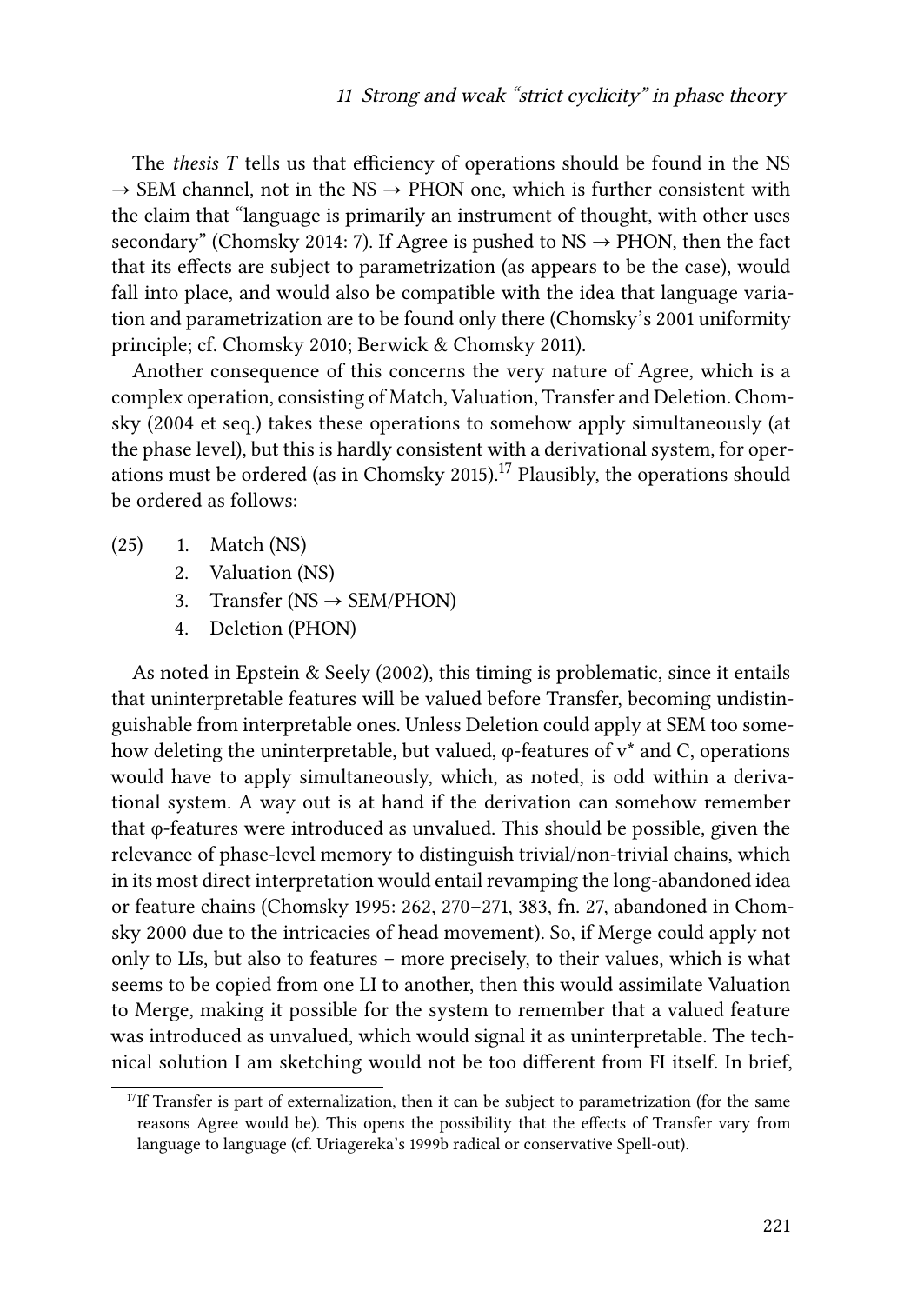we could dispense with the simultaneity of operations and perhaps the need for Agree to apply in NS alone if Merge could apply to LIs, features and values.

[Obata'](#page-19-9)s([2010\)](#page-19-9) data are different. Consider [\(26\)](#page-15-1):

<span id="page-15-1"></span>(26) [ $\alpha$  That [ $\beta$  Judas left the dinner ]] seemed [ to  $t_{\alpha}$  worry everyone ]]

Here  $\beta$  is transferred before  $\alpha$  is raised to matrix SPEC-T, which makes it impossible for it to be spelled-out where we see it. However, even if we assumed that the PIC leaves β accessible (through the PIC3), this does not cover IM. That is, it is only  $\alpha$  (presumably its head, *that*) that can raise to matrix SPEC-T, so how can β be pied-piped along with α? If we allowed that, then we would also be changing the already transferred object, as noted for([18\)](#page-11-2) above. A possible way out for these cases is that what is transferred is turned into a pair  $\langle X, Y \rangle$ . I would like to connect this to [Chomsky](#page-17-8)'s (2004) analysis of adjuncts, which adopted  $(27):^{18}$  $(27):^{18}$ 

<span id="page-15-2"></span>(27) In  $(\alpha, \beta)$ ,  $\alpha$  is spelled out where  $\beta$  is. [\(Chomsky 2004:](#page-17-8) 199)

If Transfer converts the structure into some kind of pair, then when IM targets α, the actual pronunciation of β (or some part of it) could be possible. This would havethe effect of placing β in a "secondary plane" ([Chomsky 2004\)](#page-17-8), but we want  $\alpha$  (the phase edge), and  $\alpha$  alone, to remain in the primary plane. This is what the PIC1 bought us, which brings back the possibility that Transfer can yield([28](#page-15-3)), removing the complement domain from NS (cf. [Ott 2011\)](#page-19-10):

<span id="page-15-3"></span>(28) a. {Edge, {P, {β}}} b. Transfer  $(\beta) = \{Edge, \{P\}\}\$ or  $\{Edge, P\}$ 

If Transfer applies this way, there would be tampering, but locally.([28](#page-15-3)) would make it possible for P to be the head of the entire phase, with consequences for the v\*-EA relation (cf. [Epstein & Shim 2015\)](#page-18-13).

#### <span id="page-15-0"></span>**5 Conclusions**

This paper has discussed the nature of different conditions put forward to capture computational efficiency within minimalism, most importantly, the NTC and the PIC. Given their redundant nature (they both aim at capturing the idea behind the strict cycle, namely that SOs formed in the course of a derivation

<sup>18</sup>Cf. [Chomsky \(2008:](#page-17-3) 139) for similar ideas in the case of Merge.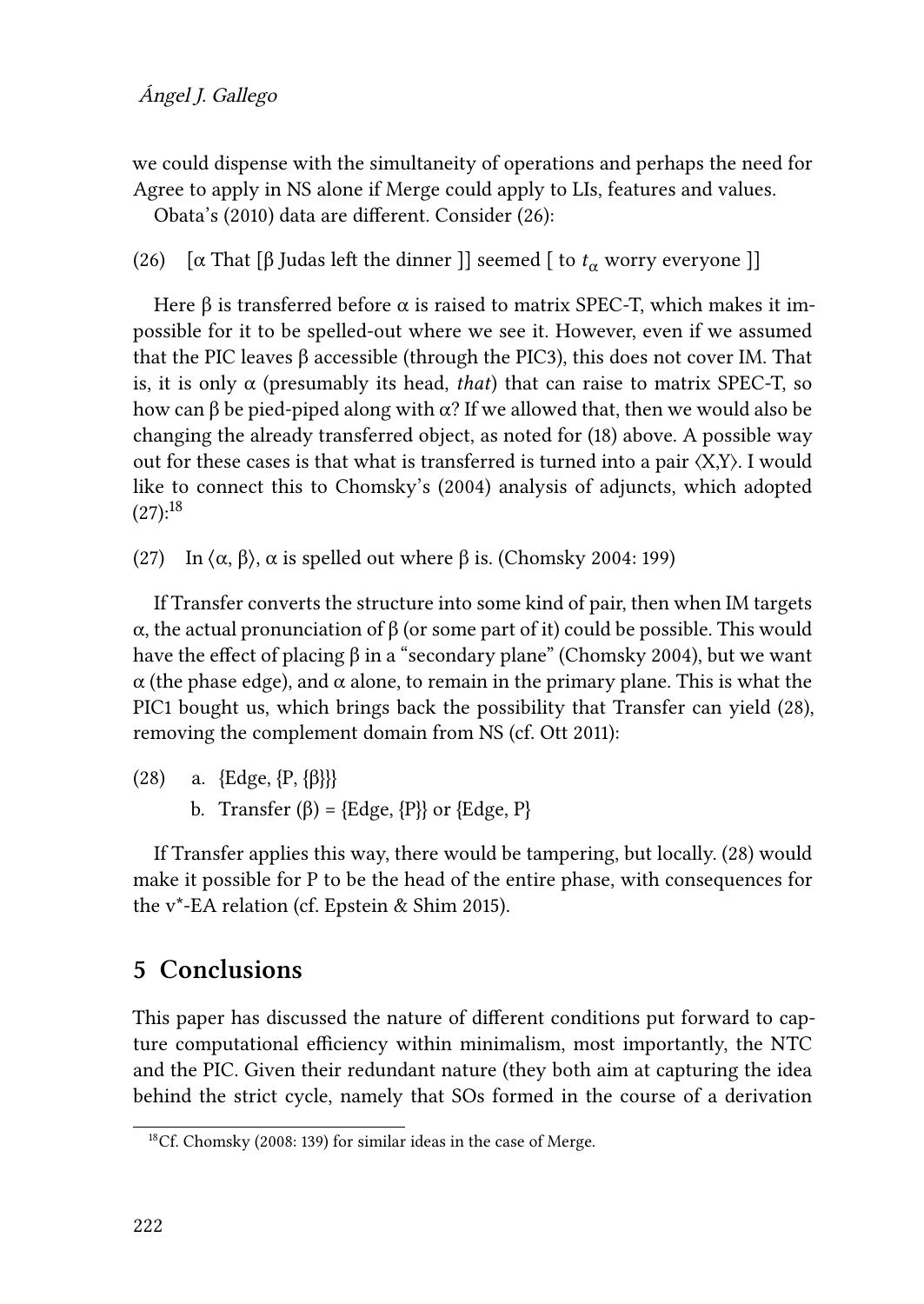cannot be changed at subsequent stages), one of them should be dispensed with. I have argued that strict cyclicity effects follow from the PIC alone. The decision is justified on methodological and empirical grounds. The former have to do with the multiplicity of conditions favoring strict cyclicity. The latter concern the empirical evidence showing that the strong version of the NTC cannot be maintained.

The strong PIC (or PIC1 cf. [Chomsky 2000\)](#page-17-6), which is the one that should be adopted, forces successive cyclic movement (SCM). Since nothing is left in the (primary plane of) computation after Transfer, that's the only way for a chain to be created. It also follows that the SO that has been cashed out cannot be modified: it is gone from the workspace. Interestingly, there are no violations of the PIC analogous to those of the strong NTC, which is another argument to stick to the former. Interestingly, it seems that only CP and vP give rise to SCM – NPs, PPs and other categories lack it (cf. [Gallego 2012;](#page-18-14) [van Urk 2016\)](#page-19-11), which may provide yet another reason to defend that only CP and vP are phases.

#### **Abbreviations**

| CI.        | conceptual-intentional        | IC.        | inclusiveness condition    |
|------------|-------------------------------|------------|----------------------------|
| <b>CTM</b> | copy theory of movement       | IM         | <b>Internal Merge</b>      |
| EA         | external argument             | MP         | Minimalist program         |
| EC         | extension condition           | <b>NS</b>  | narrow syntax              |
| ECP        | empty category principle      | <b>NTC</b> | no tampering condition     |
| EF         | edge feature                  | <b>PIC</b> | phase impenetrability      |
| EM         | <b>External Merge</b>         |            | condition                  |
| EPP        | extended projection principle | <b>SCM</b> | successive cyclic movement |
| <b>EST</b> | extended standard theory      | <b>SMT</b> | strong Minimalist thesis   |
| FI         | Feature Inheritance           | SO.        | syntactic object           |
| <b>IA</b>  | internal argument             | UG         | Universal Grammar          |

## **Acknowledgements**

I am very happy to contribute to this volume in honor of Ian Roberts, a key figure in the field of Generative Grammar. I had the opportunity to work with Ian back in 2008, when he supervised a British Academy visiting fellowship I was awarded with, right after I became a doctor. I remember that experience (with long appointments at Ian's office) as a very important one in my career and in my personal growth too.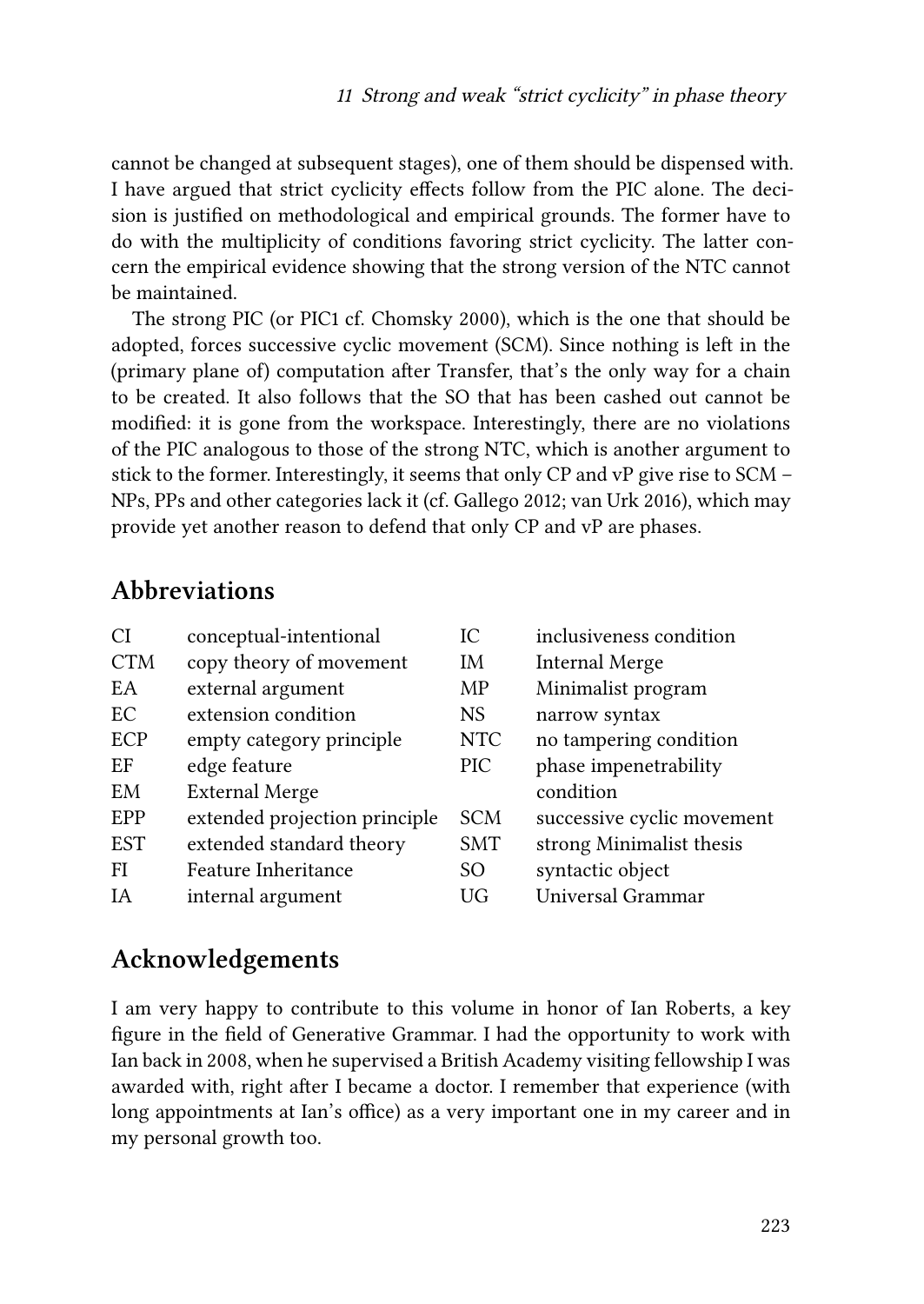A previous version of this paper was presented at the University of Michigan, in a talk organized within the UMich linguistics colloquium series on 10 March 2017. I would like to thank the audience of that talk for questions and comments. For discussing these matters with me, I am also indebted to Noam Chomsky, Sam Epstein, Hisa Kitahara, Dennis Ott, and Daniel Seely. This research has been partially supported by grants from the Ministerio de Economía y Competitividad (FFI2017-87140-C4-1-P), the Generalitat de Catalunya (2017SGR634), and the Institució Catalana de Recerca i Estudis Avançats (ICREA Acadèmia 2015). Usual disclaimers apply.

#### **References**

- <span id="page-17-10"></span>Berwick, Robert C. & Noam Chomsky. 2011. The biolinguistic program: The current state of its evolution. In Anna Maria Di Sciullo & Cedric Boeckx (eds.), *The biolinguistic enterprise: New perspectives on the evolution and nature of the human language faculty*, 19–41. Oxford: Oxford University Press.
- <span id="page-17-7"></span>Chomsky, Noam. 1956. Three models for the description of language. *IRE Transactions on Information Theory* 2. 113–124.
- <span id="page-17-0"></span>Chomsky, Noam. 1975 [1955]. *The logical structure of linguistic theory*. New York: Plenum.
- <span id="page-17-9"></span>Chomsky, Noam. 1986. *Barriers*. Cambridge, MA: MIT Press.
- <span id="page-17-1"></span>Chomsky, Noam. 1995. *The Minimalist program*. Cambridge, MA: MIT Press.
- <span id="page-17-6"></span>Chomsky, Noam. 2000. Minimalist inquiries: The framework. In Roger Martin, David Michaels & Juan Uriagereka (eds.), *Step by step: Essays on minimalist syntax in honor of Howard Lasnik*, 89–155. Cambridge, MA: MIT Press.
- <span id="page-17-2"></span>Chomsky, Noam. 2001. Derivation by phase. In Michael Kenstowicz (ed.), *Ken Hale: A life in language*, 1–52. Cambridge, MA: MIT Press.
- <span id="page-17-8"></span>Chomsky, Noam. 2004. Beyond explanatory adequacy. In Adriana Belletti (ed.), *Structures and beyond* (The cartography of syntactic structures 3), 104–131. Oxford: Oxford University Press.
- <span id="page-17-5"></span>Chomsky, Noam. 2005. Three factors in language design. *Linguistic Inquiry* 36(1). 1–22. DOI: [10.1162/0024389052993655.](https://doi.org/10.1162/0024389052993655)
- <span id="page-17-4"></span>Chomsky, Noam. 2007. Approaching UG from below. In Uli Sauerland & Hans-Martin Gärtner (eds.), *Interfaces + recursion = language? Chomsky's minimalism and the view from syntax–semantics*, 1–30. Berlin: De Gruyter.
- <span id="page-17-3"></span>Chomsky, Noam. 2008. On phases. In Robert Freidin, Carlos P. Otero & Maria Luisa Zubizarreta (eds.), *Foundational issues in linguistic theory: Essays in honor of Jean-Roger Vergnaud*, 133–166. Cambridge, MA: MIT Press.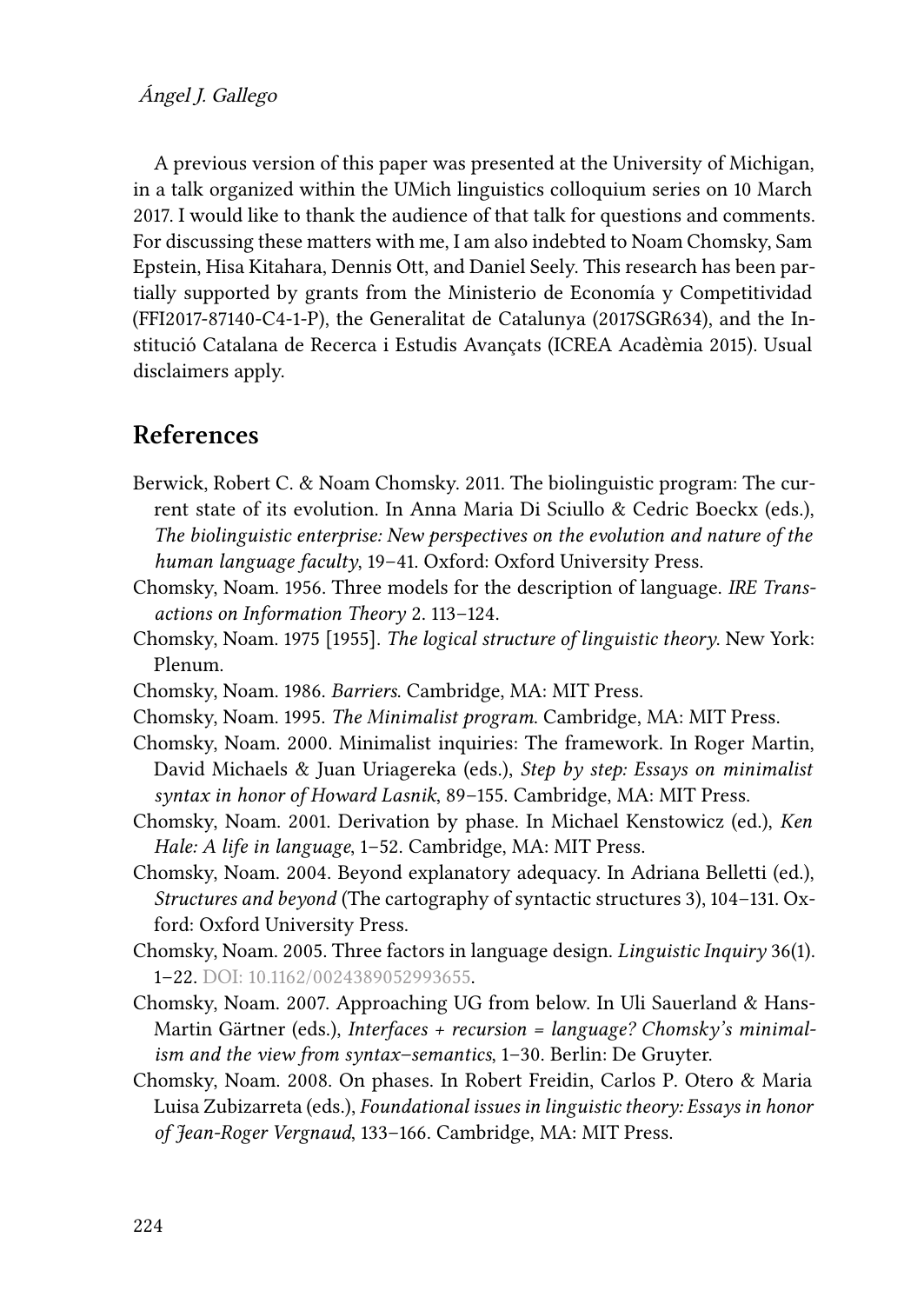- <span id="page-18-11"></span>Chomsky, Noam. 2010. Some simple evo-devo theses: How true might they be for language? Alice V. and David H. Morris Symposium on Language and Communication, Stony Brook University, New York, USA.
- <span id="page-18-1"></span>Chomsky, Noam. 2012. Foreword. In Ángel J. Gallego (ed.), *Phases: Developing the framework*, 1–7. Berlin: De Gruyter.
- <span id="page-18-3"></span>Chomsky, Noam. 2013. Problems of projection. *Lingua* 130. 33–49. DOI: [10.1016/j.](https://doi.org/10.1016/j.lingua.2012.12.003) [lingua.2012.12.003.](https://doi.org/10.1016/j.lingua.2012.12.003)
- <span id="page-18-10"></span>Chomsky, Noam. 2014. Minimal recursion: Exploring the prospects. In Thomas Roeper & Margaret Speas (eds.), *Recursion: Complexity in cognition*, 1–15. Dordrecht: Springer.
- <span id="page-18-4"></span>Chomsky, Noam. 2015. Problems of projection: Extensions. In Elisa Di Domenico, Cornelia Hamann & Simona Matteini (eds.), *Structures, strategies and beyond: Studies in honour of Adriana Belletti*, 1–16. Amsterdam: John Benjamins. DOI: [10.1075/la.223.01cho.](https://doi.org/10.1075/la.223.01cho)
- <span id="page-18-0"></span>Chomsky, Noam. 2016. A dialogue with Noam Chomsky. Barcelona, 6 November 2016.
- <span id="page-18-2"></span>Chomsky, Noam, Ángel J. Gallego & Dennis Ott. 2019. Generative grammar and the faculty of language: Insights, questions and challenges. *Catalan Journal of Linguistics*. DOI: [10.5565/rev/catjl.288](https://doi.org/10.5565/rev/catjl.288).
- <span id="page-18-8"></span>Epstein, Samuel David, Hisatsugu Kitahara & T. Daniel Seely. 2012. Structure building that can't be. In Myriam Uribe-Etxebarria & Vidal Valmala (eds.), *Ways of structure building*, 366–384. Oxford: Oxford University Press.
- <span id="page-18-5"></span>Epstein, Samuel David, Hisatsugu Kitahara & T. Daniel Seely. 2016. Phase cancellation by external pair-merge of heads. *The Linguistic Review* 33. 87–102.
- <span id="page-18-12"></span>Epstein, Samuel David & T. Daniel Seely. 2002. Rule applications as cycles in a level-free syntax. In Samuel David Epstein & T. Daniel Seely (eds.), *Derivation and explanation in the minimalist program*, 65–89.
- <span id="page-18-13"></span>Epstein, Samuel David & Jae-Young Shim. 2015. Two notes on possible approaches to the unification of theta relations. *Linguistic Analysis* 40(1–2). 3– 20.
- <span id="page-18-9"></span>Fernández-Serrano, Irene. 2016. Parameters of hyper-agreement in spanish dialects. Talk at Workshop on Formal Approaches to Romance Microvariation, University of Bucharest, Bucharest, 24–26 November 2016.
- <span id="page-18-14"></span>Gallego, Ángel J. (ed.). 2012. *Phases: Developing the framework*. Berlin: De Gruyter.
- <span id="page-18-6"></span>Gallego, Ángel J. 2014. Deriving feature inheritance from the copy theory of movement. *The Linguistic Review* 31(1). 41–71.
- <span id="page-18-7"></span>Gallego, Ángel J. 2017. Remark on the EPP in labeling theory: Evidence from romance. *Syntax* 20(4). 384–399. DOI: [10.1111/synt.12139](https://doi.org/10.1111/synt.12139).